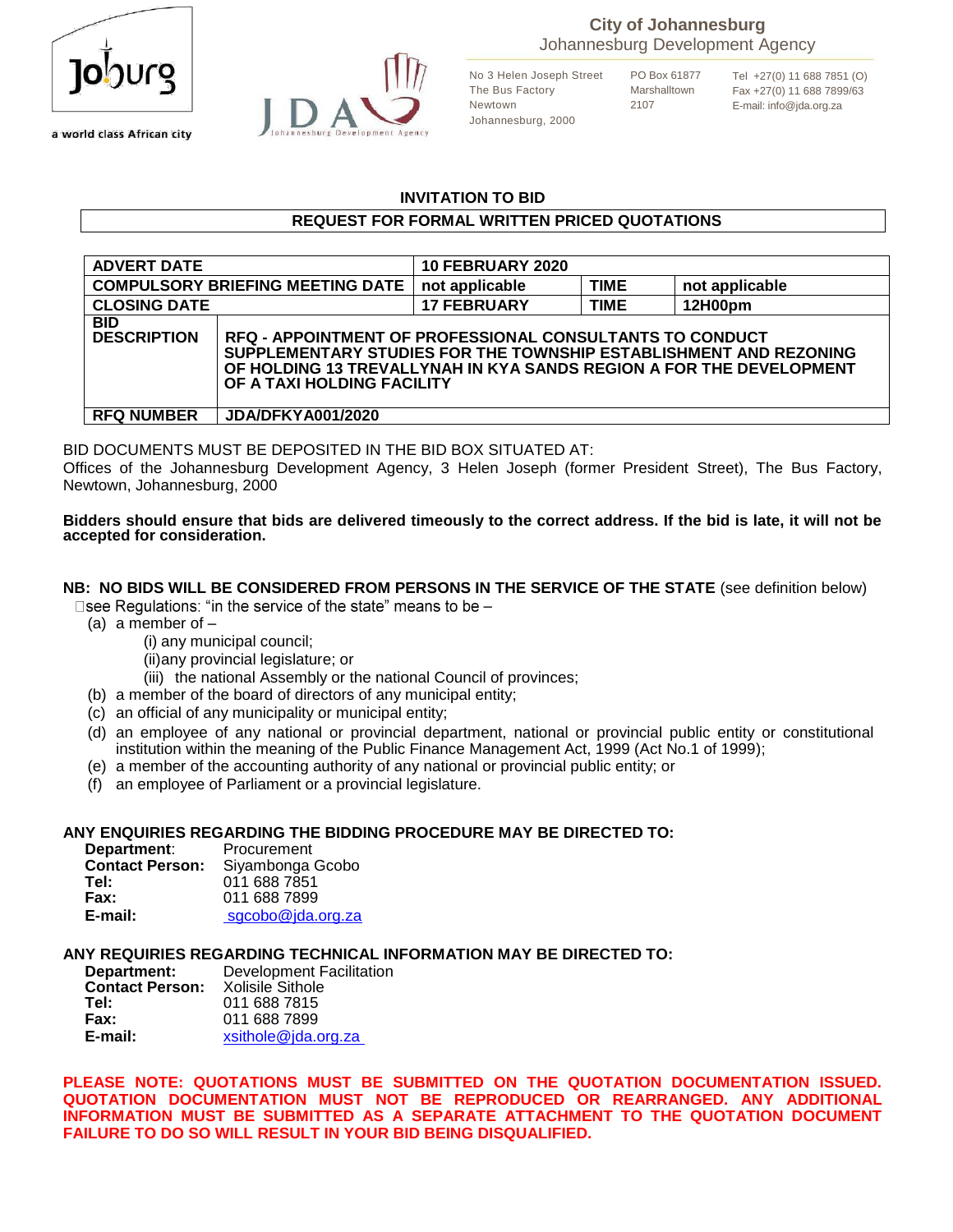# **OFFER**

### THE FOLLOWING PARTICULARS MUST BE FURNISHED **(FAILURE TO DO SO WILL RESULT IN YOUR BID BEING DISQUALIFIED)**

|                                 | POSTAL ADDRESS Paramala and the contract of the contract of the contract of the contract of the contract of the                                                                                               |  |
|---------------------------------|---------------------------------------------------------------------------------------------------------------------------------------------------------------------------------------------------------------|--|
|                                 | STREET ADDRESS And All and All and All and All and All and All and All and All and All and All and All and All                                                                                                |  |
|                                 |                                                                                                                                                                                                               |  |
|                                 |                                                                                                                                                                                                               |  |
|                                 |                                                                                                                                                                                                               |  |
|                                 |                                                                                                                                                                                                               |  |
|                                 |                                                                                                                                                                                                               |  |
|                                 | TOTAL BID PRICE <b>CONSESSION</b> CONTACT <b>PRICE CONSESSION CONSESSION CONSESSION CONSESSION CONSESSION CONSESSION CONSESSION CONSESSION CONSESSION CONSESSION CONSESSION CONSESSION CONSESSION CONSESS</b> |  |
| <b>TOTAL BID PRICE in words</b> |                                                                                                                                                                                                               |  |
|                                 |                                                                                                                                                                                                               |  |
|                                 |                                                                                                                                                                                                               |  |
|                                 |                                                                                                                                                                                                               |  |
|                                 |                                                                                                                                                                                                               |  |
|                                 |                                                                                                                                                                                                               |  |
| <b>DATE</b>                     |                                                                                                                                                                                                               |  |

DATE …………………………………………..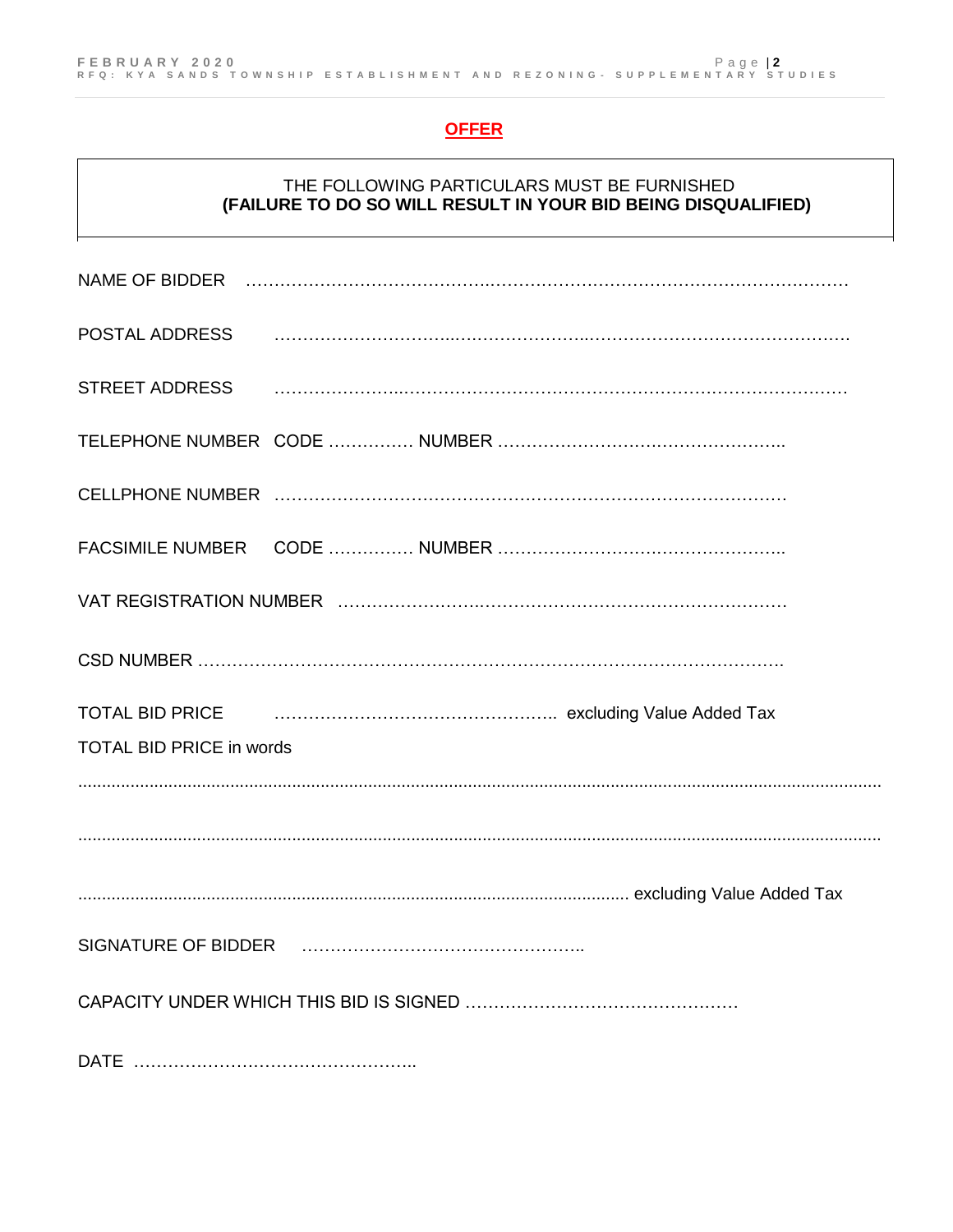### **The following conditions will apply:**

- □ A valid Tax Clearance Certificate must be submitted, copies or certified copies will not be accepted.
- □ An originally certified and valid BBBEE status level verification certificate must be submitted.
- $\Box$  A copy of the bidder's current municipal account in the name of the bidder or alternatively in the names of the directors / partners of the bidding entity must be submitted.
- $\Box$  Price(s) quoted must be valid for at least thirty (60) days from date of your offer.
- $\Box$  Price(s) quoted must be firm and must be exclusive of VAT.
- $\Box$  If the price quoted is above R 30 000 (inclusive of VAT), the quotation will be evaluated in terms of the 80/20 preference point system as prescribed in the Preferential Procurement Framework Act (No. 5 of 2000).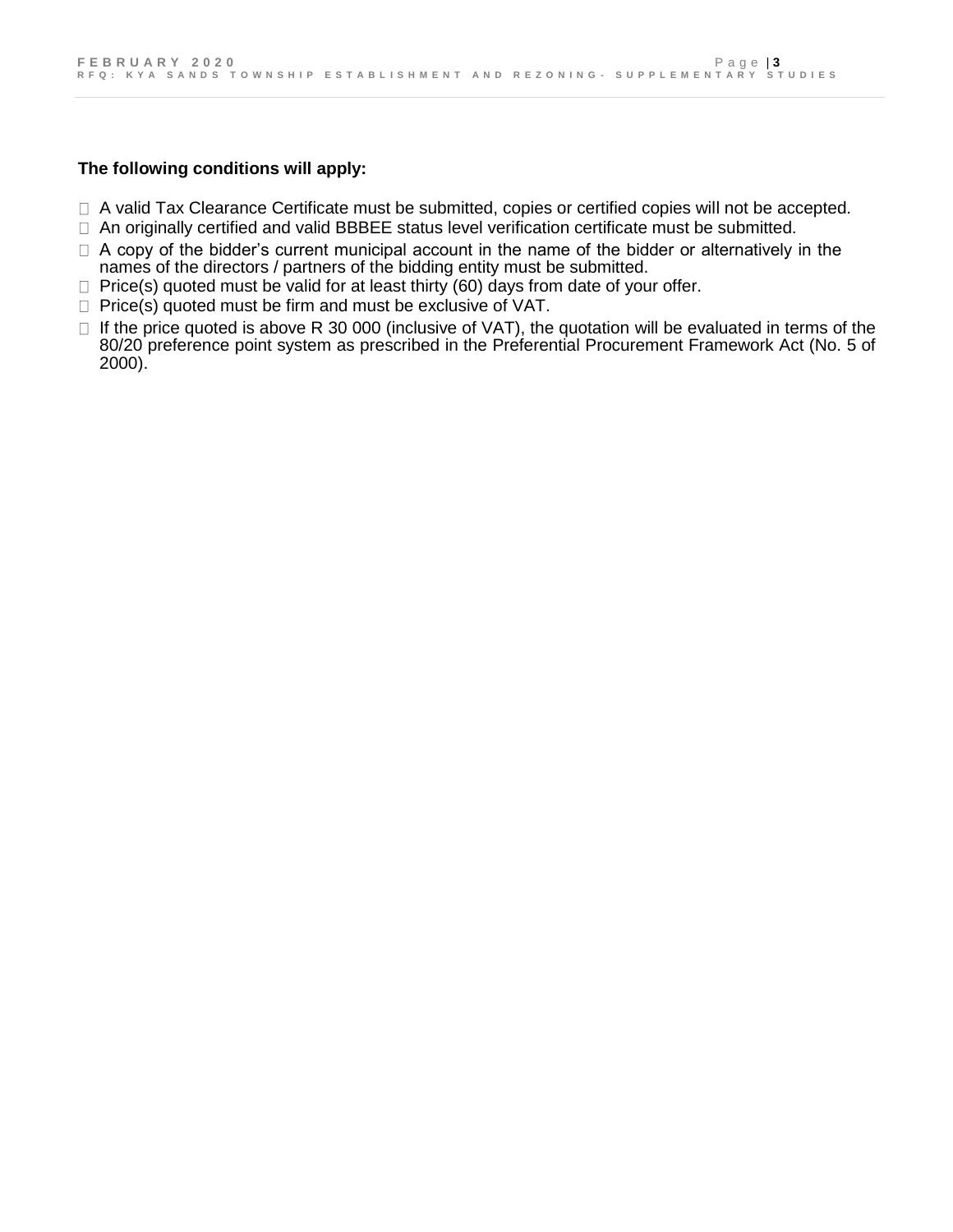#### **Failure to comply with these conditions may invalidate your offer.**

#### **To all our stakeholder**

#### **RE: The channels of reporting fraudulent and Corrupt Activities**

The City of Johannesburg has a **zero-tolerance approach to Fraud, Theft, Corruption, Maladministration, and Collusion** by suppliers with employees. To reinforce this commitment, more channels have been added to report any Fraudulent and Corrupt activities.

Instances of corporate fraud and misconduct remain a constant threat to service delivery. The City of Johannesburg took a resolution to adopt strategic interventions aimed at combatting fraud and corruption. The City took a decision to centralize the reporting of fraudulent and corrupt activities through the establishment of an independent fraud hotline which is managed by independent service providers.

All people doing business with the Johannesburg Development Agency are encouraged to report any corrupt or illegal practice.

Employees are encouraged to report fraud, waste or other concerns suggestive of dishonest or illegal activities.

#### **Anyone can report fraudulent and corrupt activities through one of the following channels:**

- Toll free number………………………………..0800 002 587
- $\Box$ Toll free Fax ………………………………………0800 007 788
- SMS (charged @ R1.50)…………………..32840
- Email Address:…………………………………..anticorruption@tip-offs.com
- $\Box$ Web site:……………………………………………www.tip-off.com
- Free post:…………………………………………Free post, KNZ 138, Umhlanga, 4320



Let's join hands to take up the Fight against Fraud and Corruption in our society.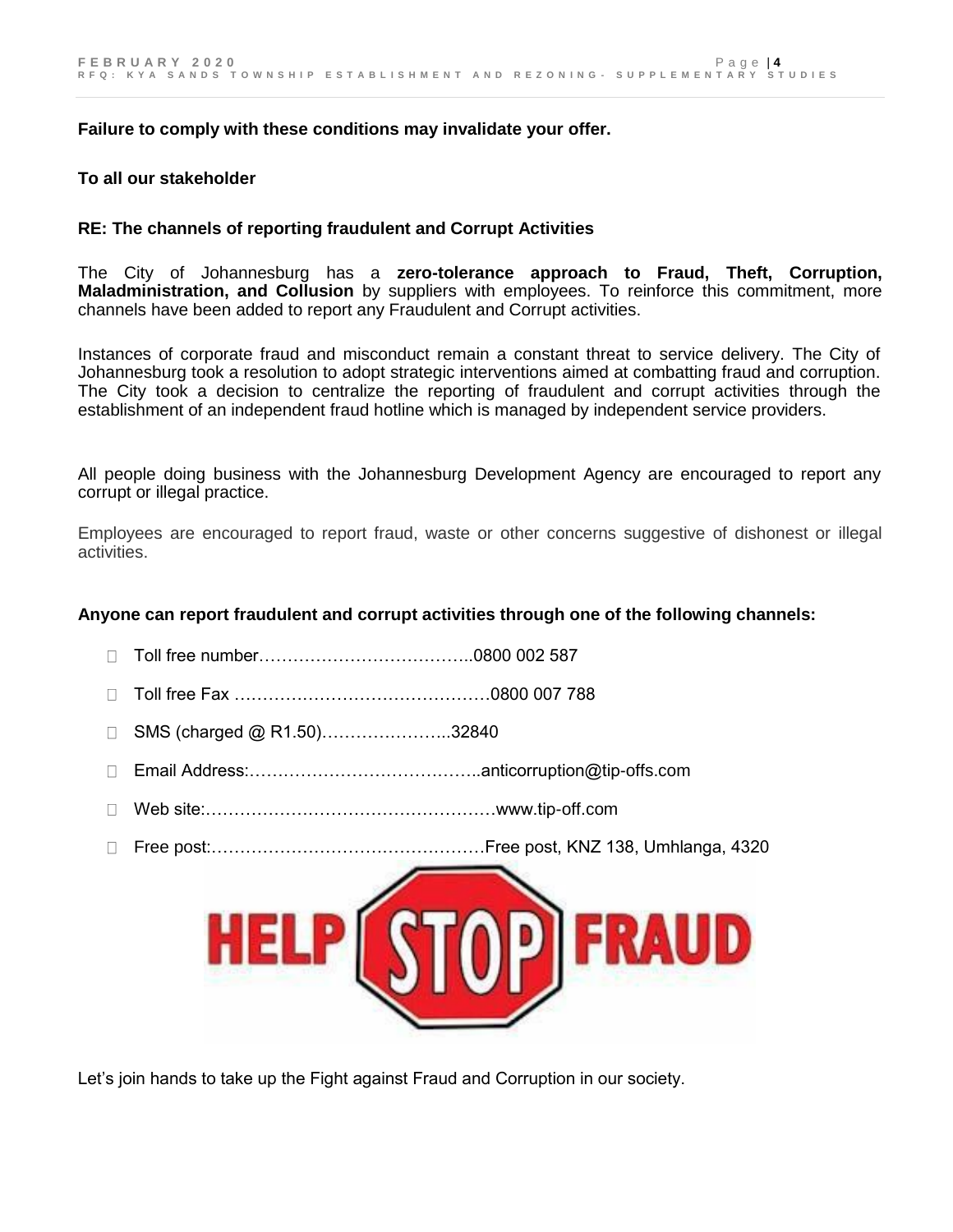# **1. Overview**

The JDA is an area-based development agency of the City of Joburg. The majority of the JDAs work has been focused in strategic economic nodes and corridors, such as the Inner City and the Transit Orientated Development (TOD) corridors, also referred to as the Corridors of Freedom. The JDA has however also focused on improving service to marginalised areas including Soweto, Ivory Park, Kya Sands, Orange Farm, Diepsloot and Alexandra.

In the 2018/19 financial year, the JDA appointed a team of professionals consisting of a town planner, a traffic engineer and a community participation consultant to undertake a feasibility study as well to develop an urban design concept that will inform the development of a super-stop transport facility in the industrial node of Kya Sands.

A super stop facility is a ranking facility that can be constructed on an erf/erven or road reserve in order to formalise an existing informal ranking site or to locate ranking activity at an optimal site in high pedestrian and taxi traffic movement zone with minimal structural features to allow for flexibility in setting up as well as relocating the facility. Its urban design features are informed by the needs of taxi operators, commuters and small business that use the space by installing the following basic features:

- loading and holding bays
- universal access
- trading facilities (where applicable)
- ablution facilities (where applicable)
- Steel canopy to protect against weather conditions
- Landscaping
- Sidewalks and adequate street lighting

The feasibility study consisted of a Traffic Impact Assessment (TIA) as well as a land assessment of available council properties within the study area that are best located to complement the findings of the TIA i.e. commuters and the different taxi operators' movement desire lines. Key decision makers and stakeholders were also consulted in the feasibility and concept development and their inputs were integrated into the findings.

The TIA alluded to an additional requirement for a holding facility that also compliments the user needs within the study area. A council owned site (Holding 13 Trevallyn AH) located on Elsecar street (**see figure 1 in following section of the bid document**) was identified as ideal for serving as a holding facility but requires additional town establishment and rezoning applications supported by specialist studies

The objective of this RFQ is to solicit the services of a professional team consisting of an electrical engineer, civil engineer, geotechnical specialist, environmental specialist, conveyancing attorney as well as a land surveyor to develop supplementary studies to support the township establishment and rezoning application.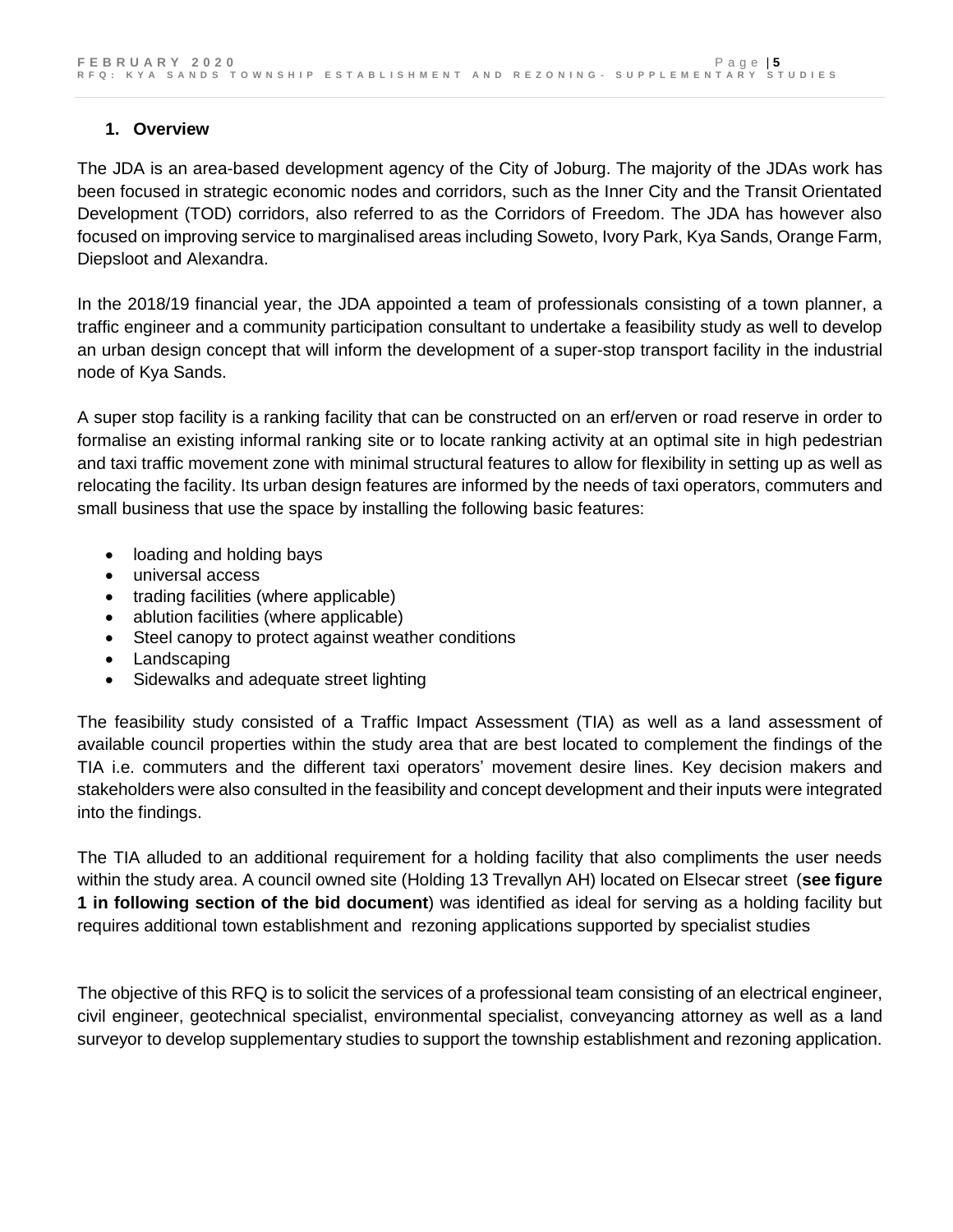# **2. Site description and location**



**Figure 1: Current location of the informal ranking facility**

### **3. Duration**

The estimated period of the studies has been scheduled for 8 weeks from the date of the receipt of the Appointment Letter to final output delivery.

### **4. Professional Team**

The professional team can be made up of a consortium of individuals or companies who will report to the appointed town planner with the following specialists:

- 1. Land Surveyor
- 2. Civil Engineer
- 3. Electrical Engineer
- 4. Conveyancing attorney
- 5. Geotechnical Engineer
- 6. Environmental consultant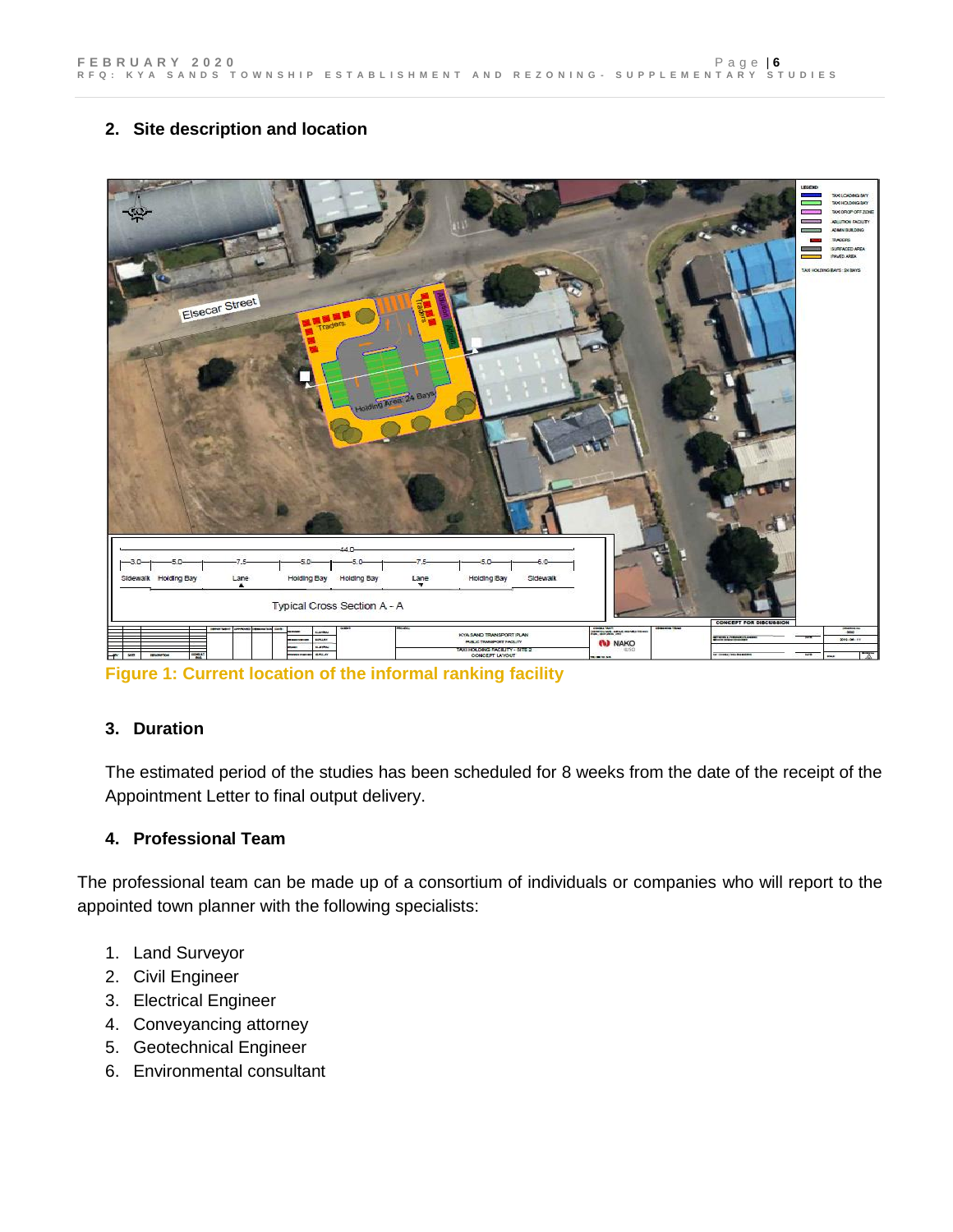The professional team is expected to have the following qualifications and professional registrations where applicable:

### **4.1 Qualifications**

- Civil Engineer with a Bachelor's degree/Diploma (or equivalent) in Civil Engineering (ECSA Registration is compulsory)
- Electrical Engineer with a Bachelor's degree/Diploma (or equivalent) in Electrical Engineering (ECSA Registration is compulsory)
- Land Surveyor with a Bachelor's degree/Diploma (or equivalent) in Geomatics or Land Surveying (SAGC Registration is compulsory)
- Geotechnical Specialist with a Bachelor's degree/Diploma (or equivalent) in Geology or related discipline
- Environmental Specialist with a Bachelor's degree/Diploma (or equivalent) in Environmental Studies
- Conveyancing Attorney with BA Law/LLB degree (Admitted in the Supreme Court of South Africa)

### **Experience**

 5 years' post qualification demonstrable experience in the relevant professional work streams as per the scope of work (see section 5 on the different specialist work-streams and expected outputs)

# **5. Scope of Works**

The scope of work is to be structured in such a way that it should culminate in the following overarching objectives:

# **A. Site Creation**

In terms of the City of Johannesburg Land Use Scheme, 2018, Holding 13 Trevallyn AH is currently zoned "Agricultural" and is registered at the Pretoria Deeds office as an Agricultural Holding in terms of Agricultural Holdings Registration Act, 22 of 1919. In order to obtain the necessary land use rights for the taxi holding area, it will be necessary to establish a township on the property and to excise the agricultural holding back to a farm portion in order to remove the title conditions related to the agricultural holding.

It is recommended that the application be made for the following land use rights: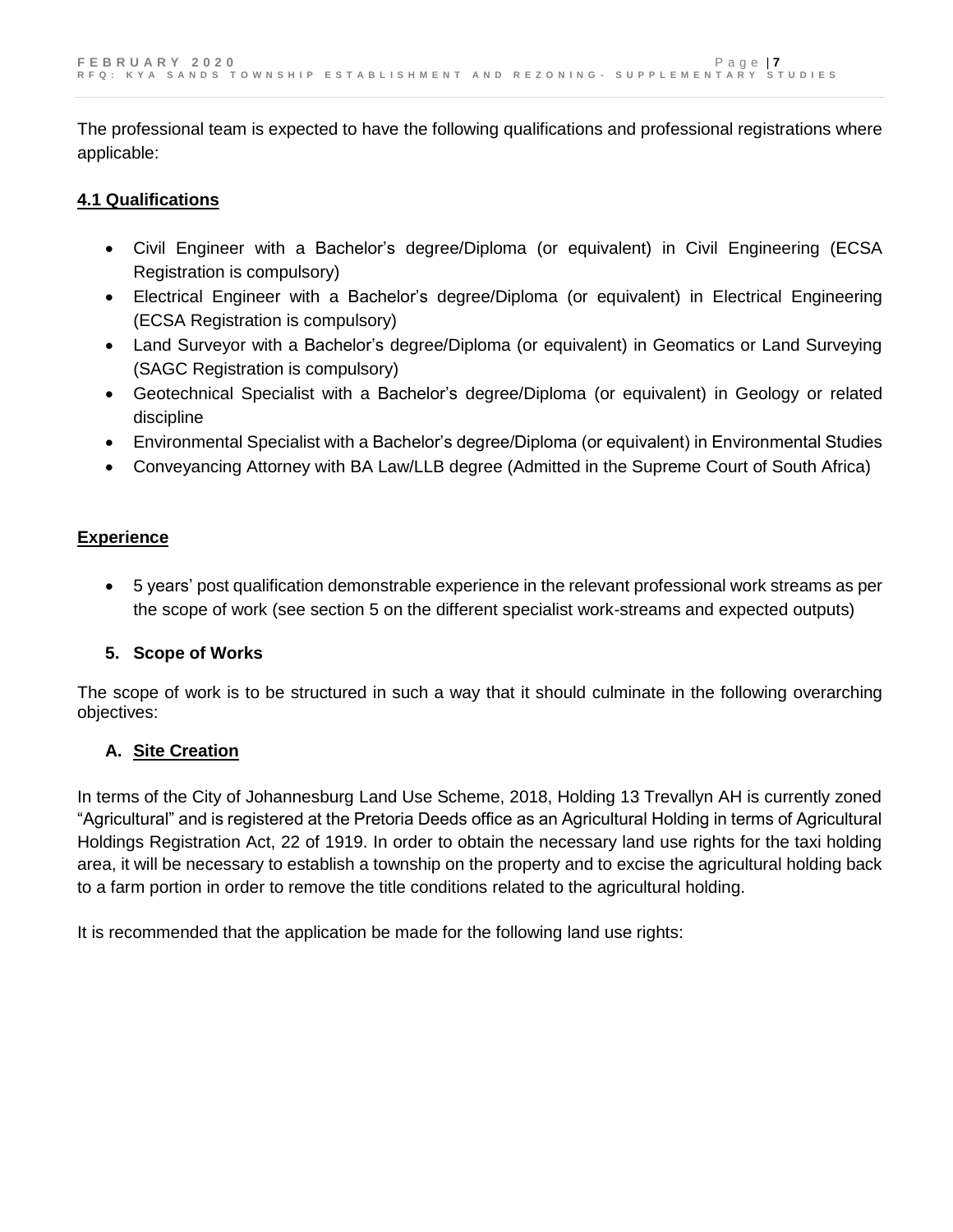| Zoning                | Municipal                           |  |
|-----------------------|-------------------------------------|--|
| <b>Primary Rights</b> | Municipal<br>purposes and transport |  |
|                       | facilities                          |  |
| Height                | Height Zone A - Three (3) storeys   |  |
| Coverage              | 70%                                 |  |
| Floor area            | 0.2                                 |  |
| <b>Building lines</b> | 3.0m from street boundaries.        |  |
| Parking               | As per Scheme                       |  |

The above primary rights are defined in terms of the City of Johannesburg Land Use Scheme, 2018 as follows:

**Municipal Purposes**: Such purposes as the municipality may be authorized to carry out in terms of its powers and functions and shall include all municipal land uses as well as such uses as sewerage works and reservoirs and their related buildings

**Transport Facilities**: Means a transport undertaking based on the provision of a transport service and includes a public private undertaking such as an airport or aerodrome, helistop and heliport; railway purposes, stations and related facilities; bus depot, termini and related facilities; metered and minibus taxi rank and related facilities; intermodal transfer site; and associated ancillary purposes including convenience shops, ancillary offices, customs, restaurants, security and police functions, medical facilities.

# **B. Township Establishment**

The City of Johannesburg's Department of Development Planning does not allow for the excision and rezoning of an agricultural holding. It will be necessary to establish a township on the land in order to obtain the necessary land use rights for the taxi holding area.

In terms of the Land Surveyor Act 1997 (Act 8 of 1997), a township must consist of more than one piece of land or erf. As this taxi holding facility is to be a single use on one property, it will complicate matters by creating more than one erf. It is therefore recommended instead that the boundaries of the neighbouring township being Kya Sands Extension 113, be extended to include Holding 13 Trevallyn AH. This land will then be an erf within Kya Sands Extension 113.

The township will be approved subject to the property being excised back to a farm portion by the office of the Surveyor General.

# **C. Legal Compliance**

To obtain legal compliance for the identified property pegging is required. A Land surveyor is required to peg the township and prepare the General Plan for approval by the office of the Surveyor General. Appointed town planner to apply all the pre-proclamation conditions of approval to comply to the conditions of establishment.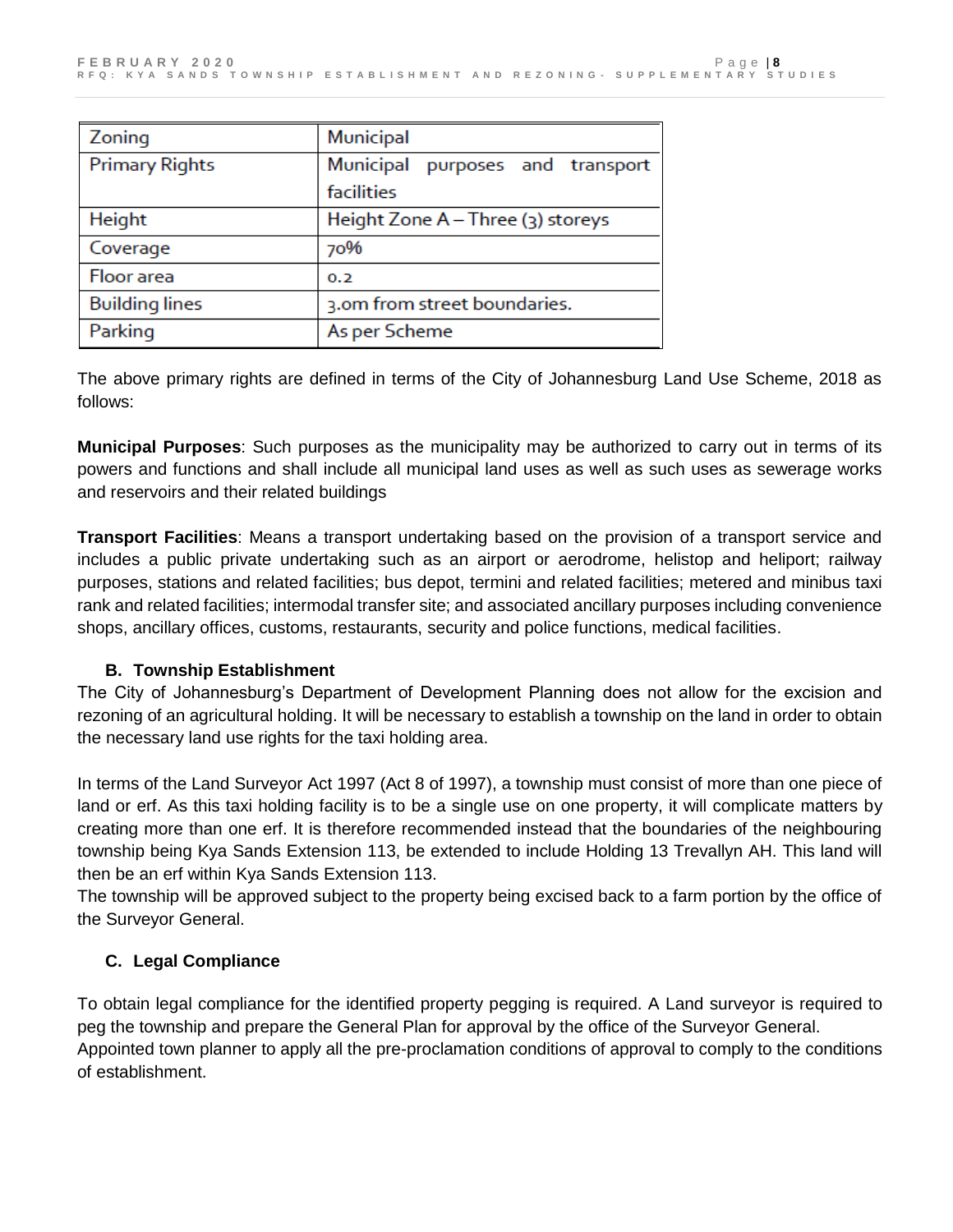The Conveyancing attorney applies for clearance to open the township register Proclamation consists of the following:

- 1. Municipality makes arrangements to ensure capacity for municipal services
- 2. Municipality proclaims township

Township Development

- 1. Provision of internal services
- 2. Provision of bulk services
- 3. Construction of structures

The appointed multi-disciplinary team of specialists will be expected to undertake the following work streams and achieve the stated key deliverables:

| <b>Specialist</b>     | <b>Professional Service Required</b> | <b>Key deliverables</b>                   |
|-----------------------|--------------------------------------|-------------------------------------------|
| <b>Land Surveyor</b>  | 1. Topo-graphical plan               | 1. A land surveyor certificate;           |
|                       | 2. Obtaining farm portion number     | 2. A copy of all existing Surveyor-       |
|                       | for excision of agricultural         | General's diagrams of the subject         |
|                       | holding.                             | property and any servitudes;              |
|                       | 3. Land Surveyor Certificate         | 3. A topo-cadastral plan, of Holding 13   |
|                       | 4. Certification of contours on      | Trevallyn AH, and 5m around the           |
|                       | township layout plan                 | property boundaries, indicating:          |
|                       | 5. Land surveying and pegging of     | all existing surface infrastructure       |
|                       | new erf and any new                  | (manholes, meters, electrical             |
|                       | servitudes required.                 | cables and substations etc.).             |
|                       | 6. Submission and approval of        | Road pavements, curbstones,<br>$\bullet$  |
|                       | General Plan (Extension of           | stormwater inlet pipes etc.               |
|                       | General Plan for Kya Sand            | any and all structures, buildings,        |
|                       | Extension 113 - SG                   | fences etc,                               |
|                       | 548/2017). Application for           | Contours - 0.5m                           |
|                       | extension of township                | Cadastral boundaries and                  |
|                       | boundaries will be done.             | servitudes.                               |
|                       |                                      | 4. The draft new General Plan for Kya     |
|                       |                                      | Sand Extension 113 before                 |
|                       |                                      | submission to the SG.                     |
|                       |                                      | Registration copies of the approved<br>5. |
|                       |                                      | new General Plan for Kya Sand             |
|                       |                                      | Extension 113.                            |
| <b>Civil Engineer</b> | 1. Certification that the property   | 1. Signature on township layout plan      |
|                       | is not affected by floodwaters.      | as certification that the property is     |
|                       | 2. Outline Scheme Report-            | not affected by floodwaters.              |
|                       | Water and Sewer and approval         | 2. An approved Outline Scheme             |
|                       | thereof by JHB Water.                | Report - Water and Sewer                  |
|                       |                                      | (Approved by JHB Water.)                  |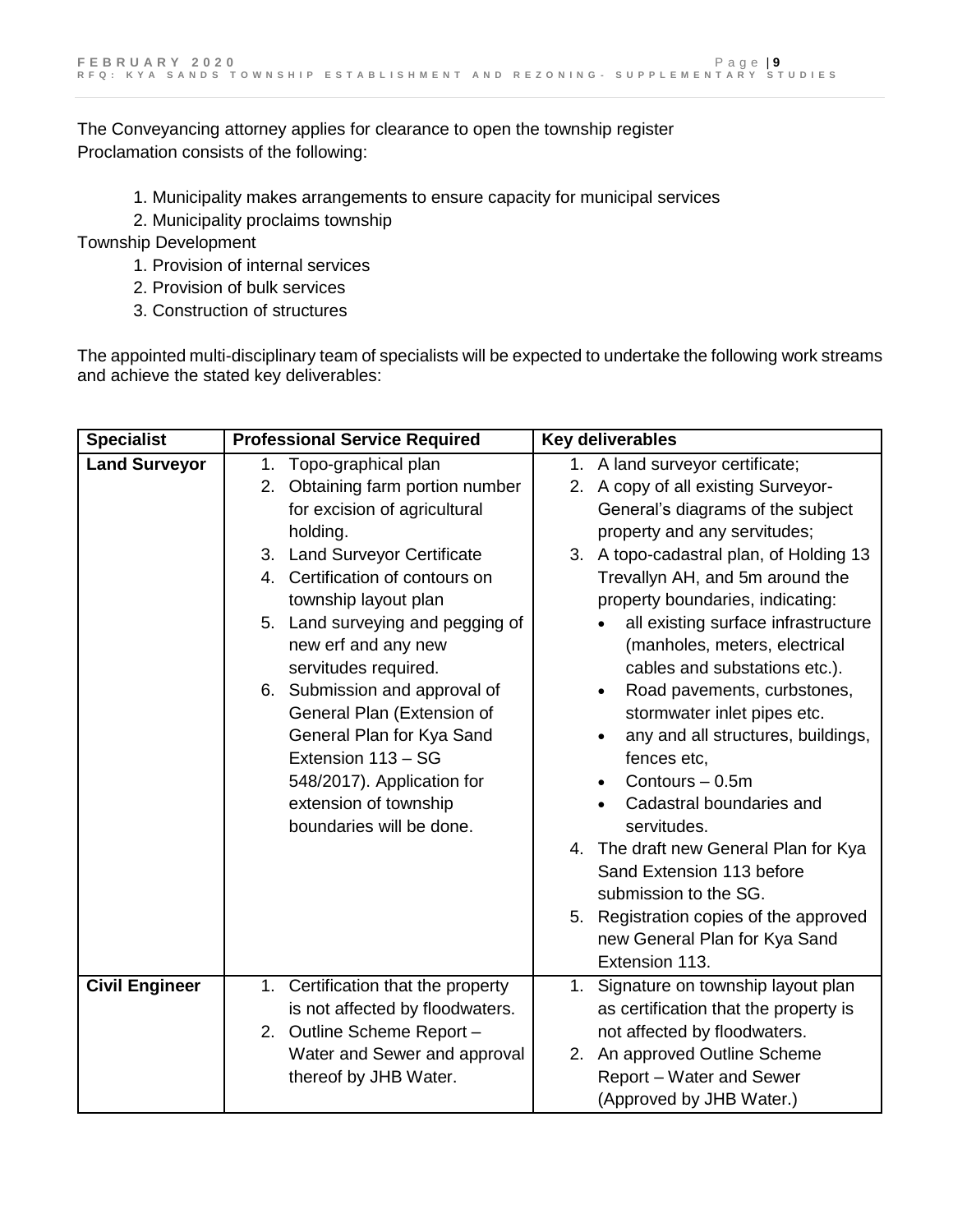|                                      | 3. Outline Scheme Report Roads<br>and stormwater and approval<br>thereof by JRA.<br>4. Stormwater management<br>report and approval thereof by<br>JRA. | 3. An approved Outline Scheme<br>Report Roads and stormwater<br>(Approved by JRA.)<br>4. An approved Stormwater<br>Management Report (Approved by<br>JRA.) |
|--------------------------------------|--------------------------------------------------------------------------------------------------------------------------------------------------------|------------------------------------------------------------------------------------------------------------------------------------------------------------|
| <b>Electrical</b><br><b>Engineer</b> | 1. Electrical outline scheme<br>report (Capacity and demand<br>calculation)                                                                            | 1. Electrical outline scheme report<br>(Capacity and demand calculation)                                                                                   |
| Geotechnical                         | 1. Geotechnical report                                                                                                                                 | 1. Geotechnical report                                                                                                                                     |
| <b>Engineer</b>                      | 2. Dolomite Assessment (if<br>applicable)                                                                                                              | 2. Dolomite Assessment (if applicable)                                                                                                                     |
| <b>Environmental</b>                 | 1. Environmental Impact                                                                                                                                | 1. Environmental Authorisation or                                                                                                                          |
| <b>Consultant</b>                    | Assessment or exemption                                                                                                                                | exemption granted                                                                                                                                          |
|                                      | 2. Heritage and archaeological                                                                                                                         | 2. Heritage Authorisation (if required)                                                                                                                    |
|                                      | Impact Assessment (if                                                                                                                                  | 3. Approval from Dept of Water Affairs                                                                                                                     |
|                                      | required)                                                                                                                                              | of WULA, if required.                                                                                                                                      |
|                                      | 3. Water usage license if required<br>(WULA)                                                                                                           |                                                                                                                                                            |
| Conveyancing                         | <b>Conveyancing Certificate</b><br>1.                                                                                                                  | 1. A full copy of the title deed and any                                                                                                                   |
| attorney                             | Registration of excision of AH<br>2.                                                                                                                   | servitude deeds;                                                                                                                                           |
|                                      | Opening of Township Register<br>3.                                                                                                                     | 2. A certificate of a conveyancer                                                                                                                          |
|                                      | 4. Registration of Certificate of                                                                                                                      | indicating how conditions of title                                                                                                                         |
|                                      | Registered Title (CRT)                                                                                                                                 | must be dealt with in the township.                                                                                                                        |
|                                      |                                                                                                                                                        | 3. Clearance certificate in terms of                                                                                                                       |
|                                      |                                                                                                                                                        | section 28 of the CoJ Municipal                                                                                                                            |
|                                      |                                                                                                                                                        | Planning By-Law, 2016 to open the                                                                                                                          |
|                                      |                                                                                                                                                        | township register.                                                                                                                                         |
|                                      |                                                                                                                                                        | 4. Opening of the township register at                                                                                                                     |
|                                      |                                                                                                                                                        | the Deeds office.                                                                                                                                          |
|                                      |                                                                                                                                                        | 5. Certificate in terms of section 29 of                                                                                                                   |
|                                      |                                                                                                                                                        | the CoJ Municipal Planning By-Law,                                                                                                                         |
|                                      |                                                                                                                                                        | 2016 to register the CRT.                                                                                                                                  |
|                                      |                                                                                                                                                        | 6. Confirmation of registration and the<br>new title deed for the erf.                                                                                     |

# **6. Spatial Data**

### **All data will be owned by the City of Johannesburg and should be produced where relevant (maps) in GIS format, as per the requirements below:**

\*Maps should be in the form of GIS, as per the City's requirements as below: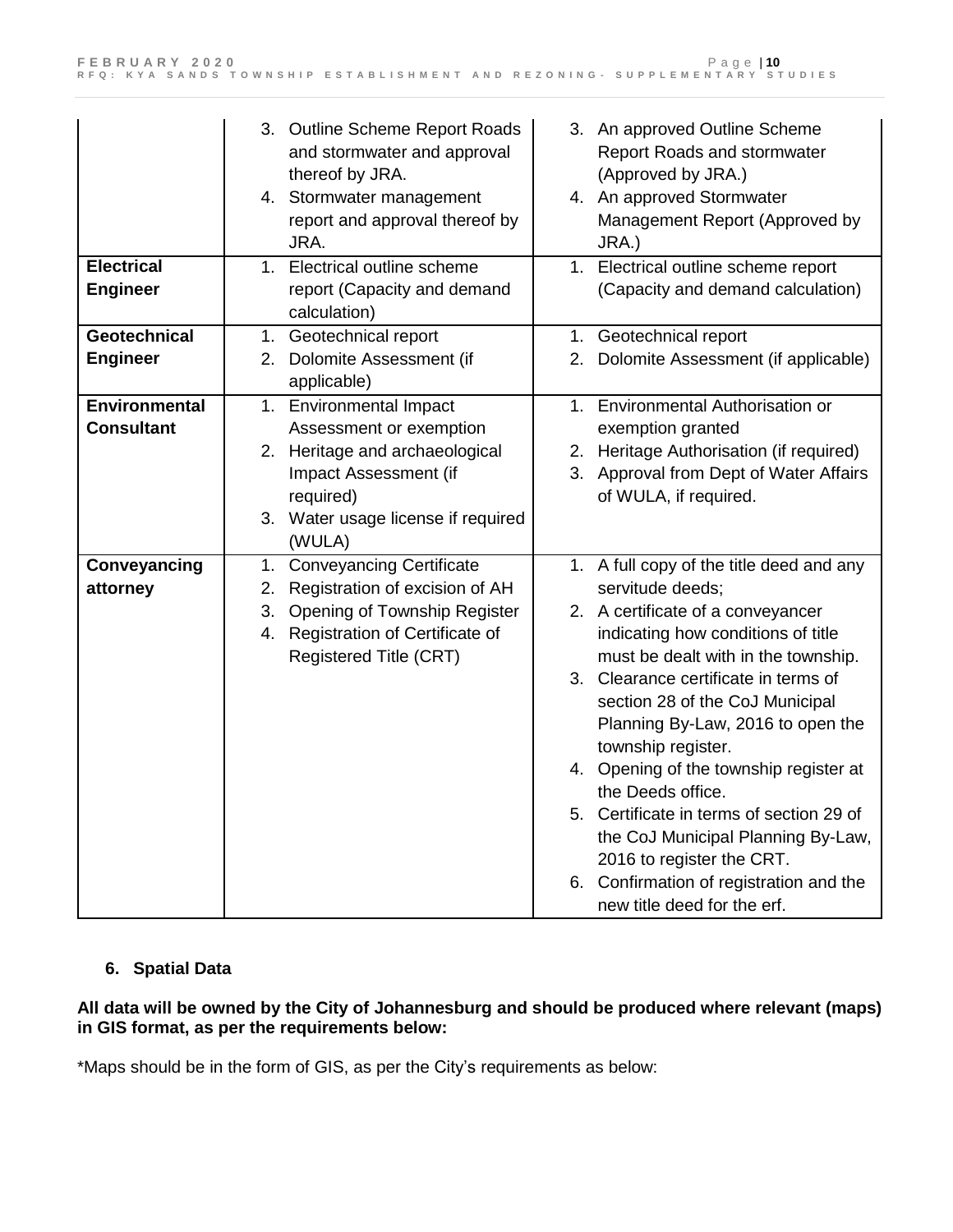# **GUIDELINES FOR THE OBTAINING OF, CAPTURING OF, CAPTURING AND MAINTENANCE OF SPATIAL DATA (CITY OF JOHANNESBURG, CORPORATE GEO-INFORMATICS)**

#### **Obtaining of Digital Data for Council Projects**

Digital data, e.g. cadastral data or orthophotography, are available for all projects of the Council including those for which the Council has appointed consultants.

Data for Council projects will be transferred free of charge provided that:

- A task request form is completed and signed by the project leader or consultant (see form attached);
- A form on the copyright/data declaration regarding the use of the data is signed by the consultant (see form attached); and
- The consultant supplies a copy of the letter of appointment.

The consultant supplies a letter of appointment/approval from the Council project leader for the obtaining of data from the Council.

Requests on the availability of the data or the obtaining of the data can be directed to: Corporate Geo-Informatics: GIS Projects

Contact persons: Lesley Adams Tel: (011) 407-6203

Fax: (011) 403-3511

e-mail: **[CGISProjects@joburg.org.za](mailto:CGISProjects@joburg.org.za)**

Please allow 8 working days for the completion of data request tasks (depending on the content of the request and the pressure of the task request queue). Average turnaround time for digital data is 2-3 working days.

Please note: There will be a charge of R190, 00 per hour for labor costs.

#### **Data Formats**

On completion of a project, it is required that data captured be handed over to the Council. Data must be handed over in an ArcGIS compatible format e.g. shapefiles or ArcInfo coverages. Associated attribute files must also be included.

E.g. of shapefile extensions:

- Roads.shx
- Roads.shp.xml (metadata)
- Roads.shp
- Roads.dbf (database file)
- Roads.sbn
- Roads.prj (projection file)
- Roads.sbx

The Council's approved standard 26-digit code must be used as the unique property identifier. (see example below):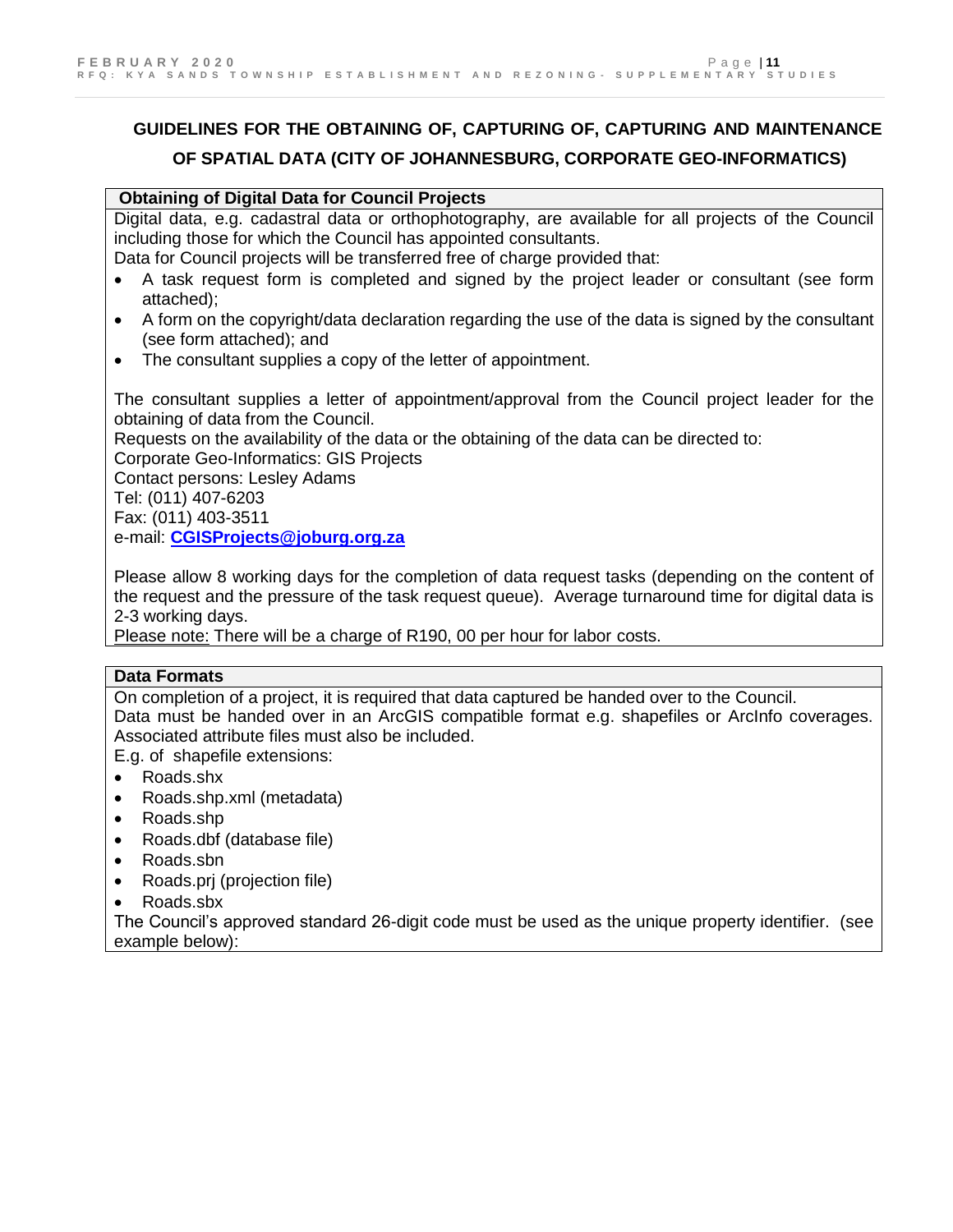| <b>Data Formats</b>          |                                                                   |                                                                         |                                                                                           |
|------------------------------|-------------------------------------------------------------------|-------------------------------------------------------------------------|-------------------------------------------------------------------------------------------|
|                              | TNIRAAS4AA 1 AAAAA 1 23AAAA 1 R E<br><b>Townshpid TOIR0054001</b> | Table 3: New CGIS 26 digit code (Township Erf and Agricultural Holding) |                                                                                           |
| Saakka.                      |                                                                   | Office Indicator or Origin of<br>Data                                   | T=Pretoria                                                                                |
| <b><i><u>Changed</u></i></b> | $\overline{OIR}$                                                  | Registration Division or<br>Administrative District                     |                                                                                           |
| and and the                  | 0054                                                              | Township Number within<br>Registration Division                         | Allocated per Township or<br>Agricultural Holding.<br>Farms are indicated by Code<br>0000 |
| لمستحا                       | 001                                                               | Township Extension                                                      | <b>Township Extension</b>                                                                 |
| List.                        | 00000123                                                          | Parcel Number                                                           | Erf, Stand, Lot or Holding<br><b>Numbers</b><br>Farm Numbers.                             |
| ala.                         | 00001                                                             | <b>Portion Number</b>                                                   | <b>Sub-division or Farm Portion</b><br>Numbers                                            |
| Re                           | <b>RE</b><br>(Blank if no RE)                                     | Remainder                                                               | Remaining Extent of Parcel                                                                |

The data must be in a Transverse Mercator projection using LO29 as the central meridian. The Hartbeeshoek datum (WGS84) must be used.

Data can be transferred via CD's or DVD's. Electronic mail can also be used provided that files or zipped files do not exceed 2MB in size.

#### **Data Quality Statement / Metadata**

Datasets transferred to the Council must have detailed metadata attached or must be accompanied by a statement on the quality of the data. The Metadata or statement must be as comprehensive as possible and must include at least the following:

- Basic project information including the name of the project, contact information of the Council project leader and the consulting firm.
- Name of the files included and a brief description of the content of the files.
- Description of the geographic extent.
- A brief description on the origin of the data (source information) and the processes and transformations that the data has been subject to.
- A description of the positional accuracy must include the scale of the source information, the scale at which the data was captured, the methods used to capture the data and the name of the capturing agency.
- The currency of the data must be stated as a date and/or time (source date). If relevant, updating intervals must be stated. The date the data was captured must also be included.
- A brief description of attributes included in the datasets as well as methods used to collect and capture the attribute data.
- If third party data is used for projects, copyright statements must be included as well as the names of the custodians of the datasets.

Please note that the City of Johannesburg has the copyright on all new datasets created for council projects.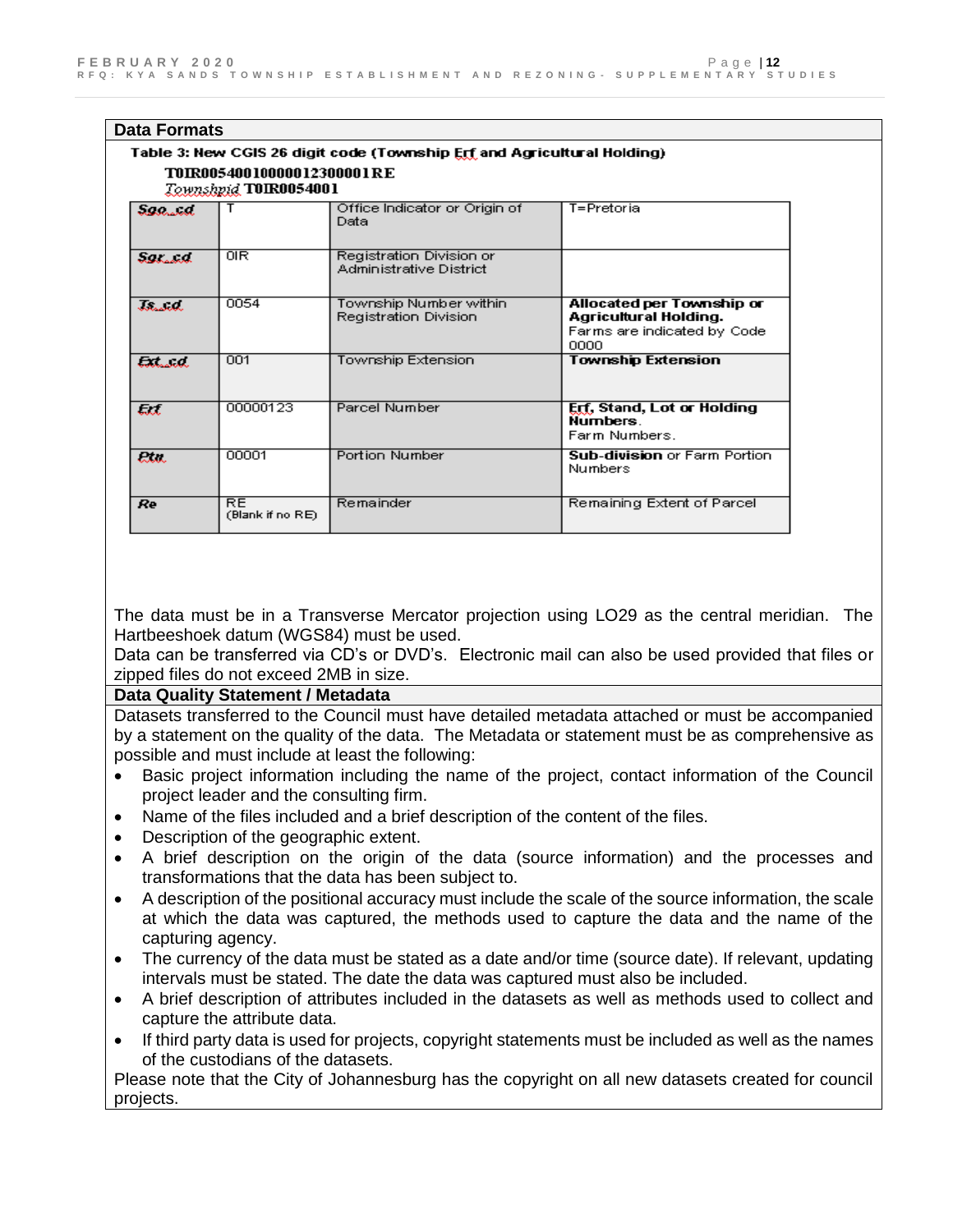# **Data Formats**

**Maintenance of Data**  If relevant, a maintenance agreement is completed and signed by the consultant or custodians of the datasets, stating the updating intervals of data. Inquiries regarding the data format or quality statements can be directed to: Etienne Erasmus Tel (011) 407-6124 E-mail: **[etiennee@joburg.org.za](mailto:etiennee@joburg.org.za)** Or Lesley Adams Tel (011) 407-6203 Email: **[lesleya@joburg.org.za](mailto:lesleya@joburg.org.za)**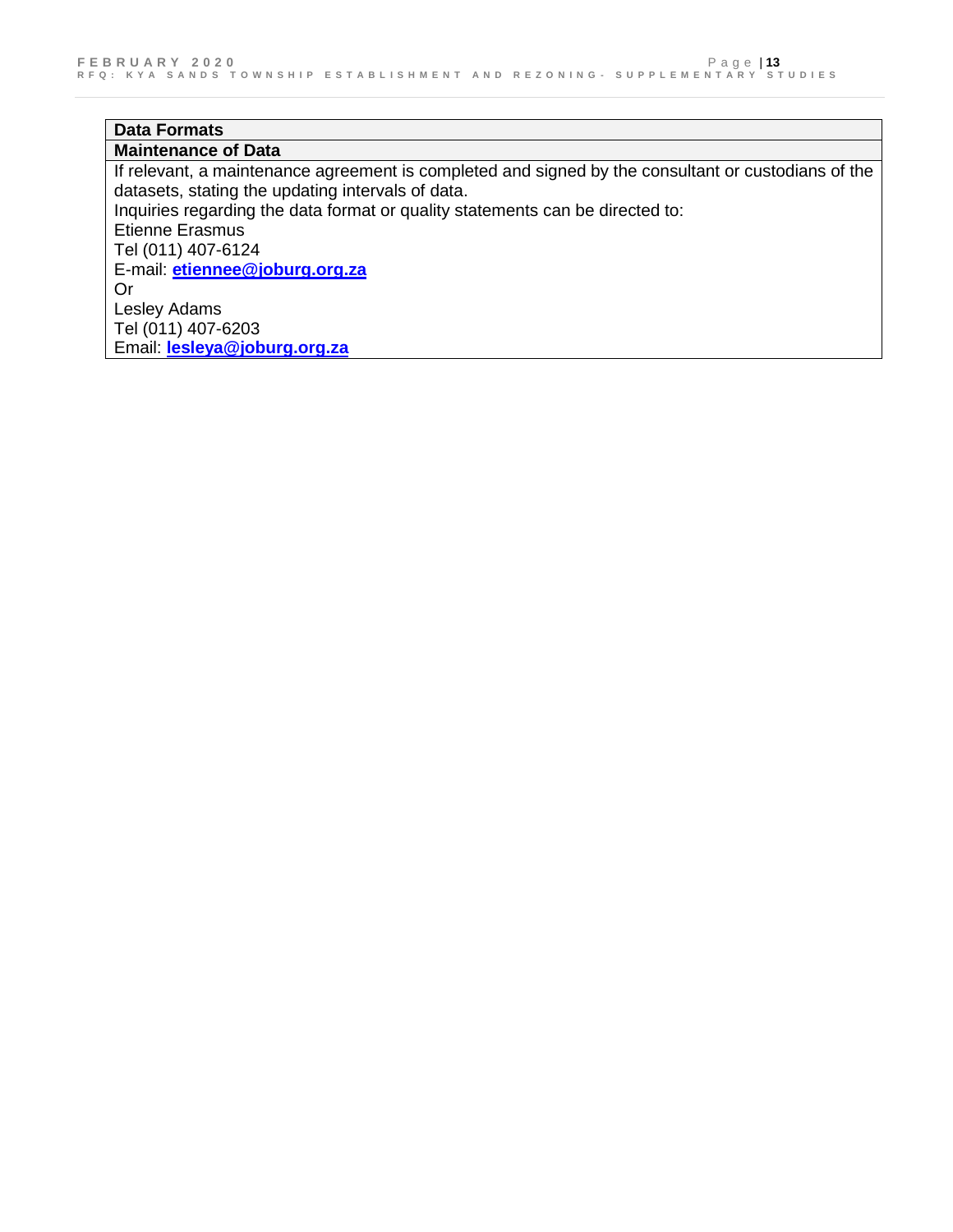# **7. Proposal Content**

The bidder's submission must provide the JDA with sufficient information to enable the employer to make a sound and fair evaluation of the proposal. It must clearly indicate the **relevant** previous experience, capability (CVs of Team), and capacity (Size of the organisation, availability of officials to undertake the task) of the bidding entity to undertake the project. The Quotation should **use the same item numbers as below**.

The following minimum documentation must be provided:

- 7.1. THE "OFFER" PAGE MUST BE COMPLETED IN FULL AND SIGNED. Any bidder who fails to do so will be disqualified**.**
- 7.2. Tenderers are required to submit a detailed fee proposals based on the requirements set out in item 4 and 5 above and to ensure that the final TOTAL FEE IS CORRECTLY TRANSFERRED TO THE "OFFER" PAGE. Any bidder who fails to do so will be disqualified.
- 7.3. A valid Tax Compliance Status letter. No award will be made to a service provider whose tax matters are not in order with the South African Revenue Services**.**
- 7.4. No award will be made to a service provider who is not registered with the National Treasury Supplier Database.
- 7.5. Company registration documents.
- 7.6. A certified and valid BBBEE status levels verification certificate or a certified copy thereof, substantiating the bidding entities BBBEE rating or a sworn affidavit. Only certificates issued by verification agencies accredited by the South African Accreditation System (SANAS), or by registered auditors approved by the Independent Regulatory Board of Auditors (IRBA) will be accepted. **FAILURE TO SUBMIT AS REQUIRED WILL RESULT IN THE BIDDER SCORING ZERO (0) POINTS FOR BBBEE.**
- 7.7. Latest copy of the bidding entity's municipal rates account in the name of the bidding entity or alternatively in the names of the directors / partners of the bidding entity.
- 7.8. A statement from an independent auditor / accountant regarding the tenderer's financial standing to undertake this project.
- 7.9. Details of directors / partners / members and shareholders.
- 7.10. Certificates of membership/s to industry bodies.(If applicable).
- 7.11. A corporate brochure. Alternatively a brief summary of the entity's background.
- 7.12. Provide information on the individuals who will be assigned to **this project (NOT the entire company)**. The following **must** be addressed :
	- role/s and responsibility/ies on this project
	- $\Box$ relevant qualifications
	- $\Box$ number of years of relevant experience in the industry and in the proposed role
	- a percentage estimate of the time planned to be dedicated to this project by each person
	- detailed CV's for each member of the team noting their specific relevant project experience [project description, role and responsibilities, project value.
- 7.13. The forms A to F annexed, must be scrutinized, completed in full and submitted together with your quotation.

**Failure to comply with the requirements in item 8 will result in tenderers being negatively scored for responsiveness or disqualified for non-compliance.**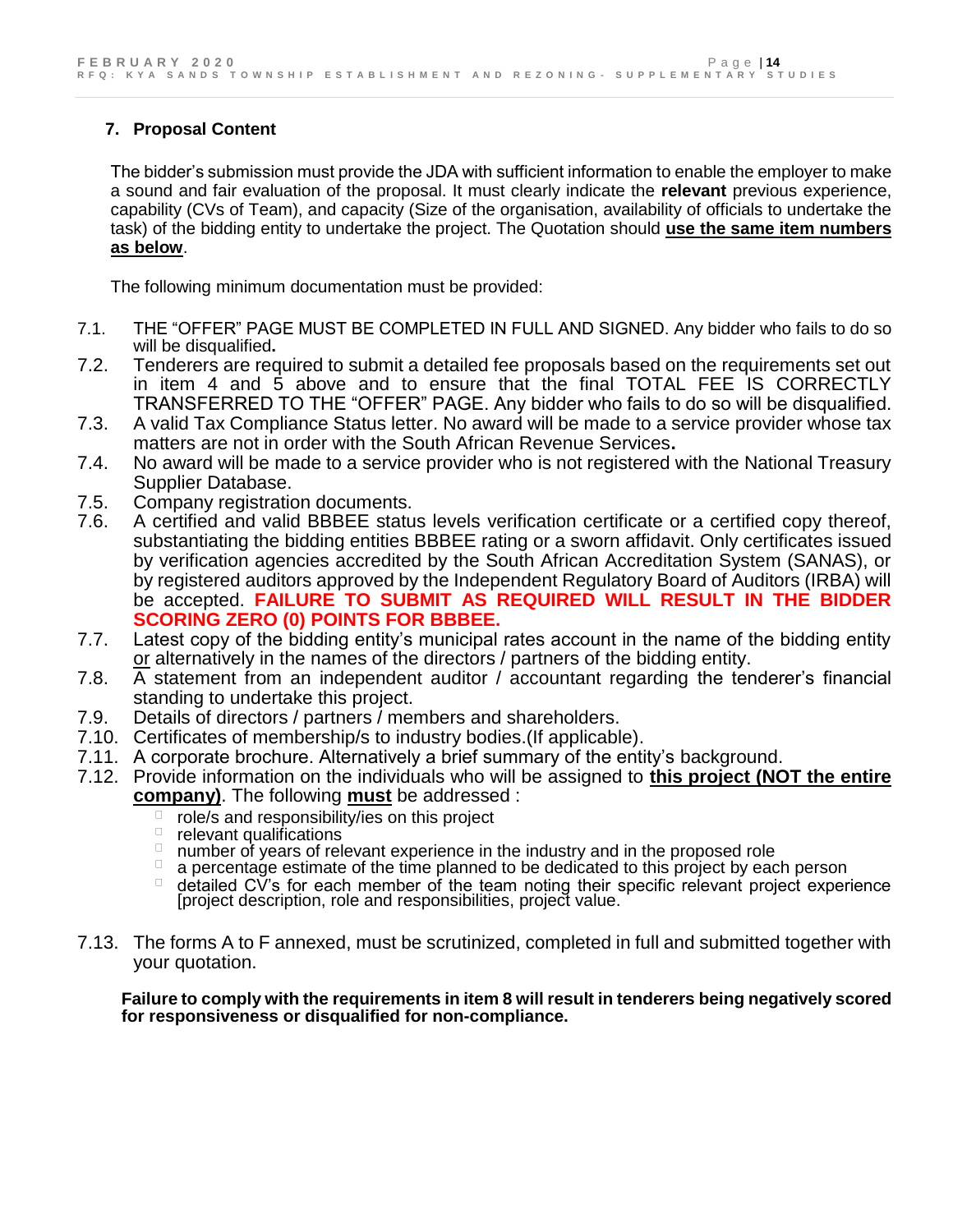### **Note for consortium and joint ventures**

- Each party to a Consortium and Joint Venture is to submit the requisite document and/or information requested in items above
- An Agreement or Heads of Terms recording the arrangement between the parties to the Consortium/Joint Venture is be submitted with the proposal.
- The lead consultant must be identified in the proposal.

### **8. Pricing Schedule**

|                                                                                                                                                                                                                                                                                                                                                                                                                                                                                                                     |                                                                                                                                                                                                                                                                                                                                                                                                                                                                                                                                                                                                          | <b>Cost</b><br>(excl. VAT) |
|---------------------------------------------------------------------------------------------------------------------------------------------------------------------------------------------------------------------------------------------------------------------------------------------------------------------------------------------------------------------------------------------------------------------------------------------------------------------------------------------------------------------|----------------------------------------------------------------------------------------------------------------------------------------------------------------------------------------------------------------------------------------------------------------------------------------------------------------------------------------------------------------------------------------------------------------------------------------------------------------------------------------------------------------------------------------------------------------------------------------------------------|----------------------------|
| <b>Professional</b><br><b>Service</b>                                                                                                                                                                                                                                                                                                                                                                                                                                                                               | Key deliverables                                                                                                                                                                                                                                                                                                                                                                                                                                                                                                                                                                                         |                            |
| <b>Required</b>                                                                                                                                                                                                                                                                                                                                                                                                                                                                                                     |                                                                                                                                                                                                                                                                                                                                                                                                                                                                                                                                                                                                          |                            |
| Topo-graphical plan<br>1.<br>2. Obtaining farm<br>portion number for<br>excision of<br>agricultural holding.<br>3. Land Surveyor<br>Certificate<br>4. Certification of<br>contours on township<br>layout plan<br>5. Land surveying and<br>pegging of new erf<br>and any new<br>servitudes required.<br>6. Submission and<br>approval of General<br>Plan (Extension of<br>General Plan for Kya<br>Sand Extension 113<br>$-$ SG 548/2017).<br>Application for<br>extension of township<br>boundaries will be<br>done. | 1. A land surveyor<br>certificate;<br>2. A copy of all existing<br>Surveyor-General's<br>diagrams of the<br>subject property and<br>any servitudes;<br>3. A topo-cadastral plan,<br>of Holding 13<br>Trevallyn AH, and 5m<br>around the property<br>boundaries, indicating:<br>all existing surface<br>infrastructure<br>(manholes,<br>meters, electrical<br>cables and<br>substations etc.).<br>Road pavements,<br>$\bullet$<br>curbstones,<br>stormwater inlet<br>pipes etc.<br>any and all<br>$\bullet$<br>structures,<br>buildings, fences<br>etc,<br>Contours - 0.5m<br>Cadastral<br>boundaries and |                            |
|                                                                                                                                                                                                                                                                                                                                                                                                                                                                                                                     | A: SERVICE PROVIDER COST SCHEDULE                                                                                                                                                                                                                                                                                                                                                                                                                                                                                                                                                                        | servitudes.                |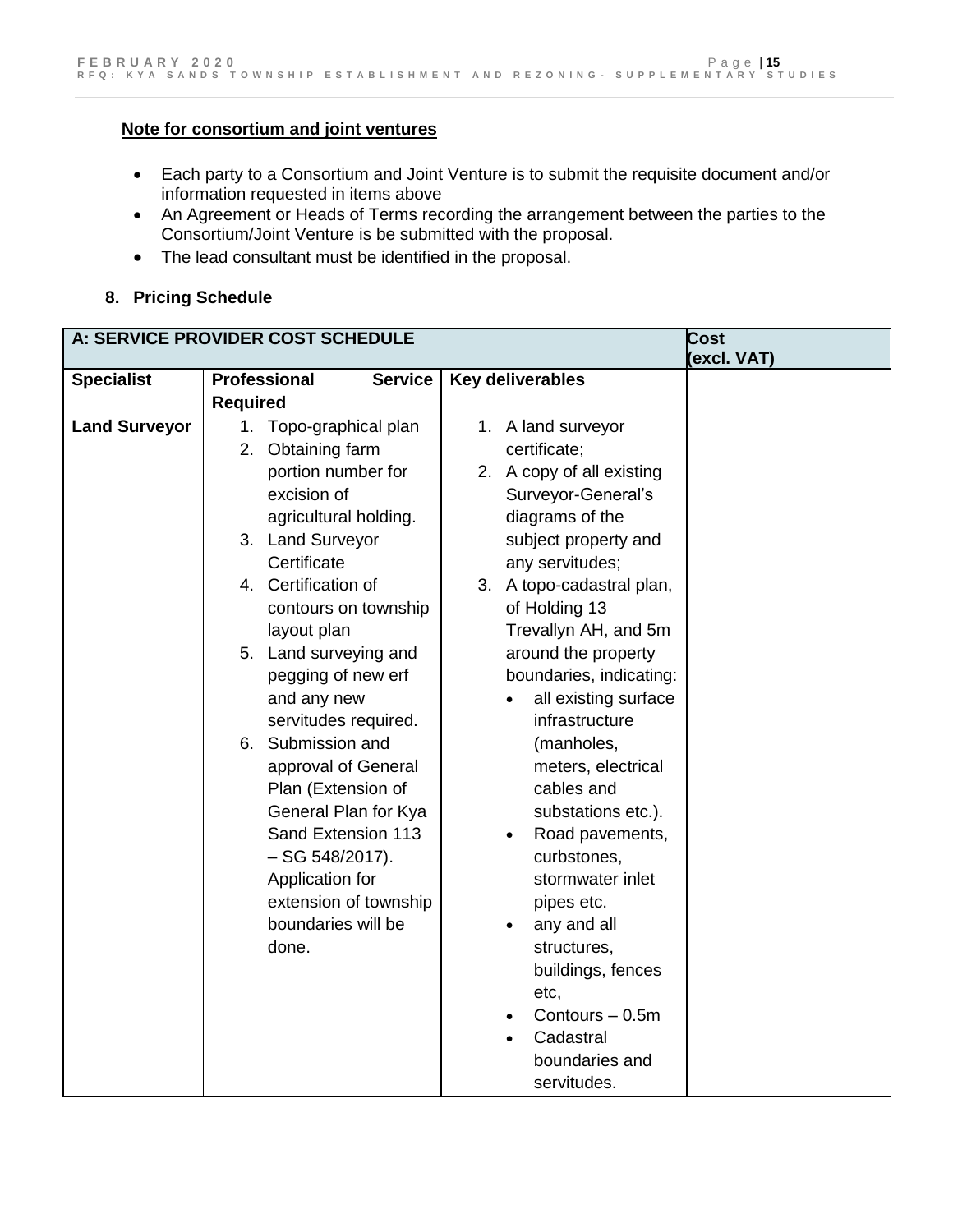|                                      |                                          | The draft new General<br>5.<br>Plan for Kya Sand<br>Extension 113 before<br>submission to the SG.<br>6. Registration copies of<br>the approved new<br>General Plan for Kya<br>Sand Extension 113. |
|--------------------------------------|------------------------------------------|---------------------------------------------------------------------------------------------------------------------------------------------------------------------------------------------------|
| <b>Civil Engineer</b>                | 1. Certification that the                | Signature on township<br>1.                                                                                                                                                                       |
|                                      | property is not                          | layout plan as                                                                                                                                                                                    |
|                                      | affected by                              | certification that the                                                                                                                                                                            |
|                                      | floodwaters.                             | property is not                                                                                                                                                                                   |
|                                      | 2. Outline Scheme                        | affected by<br>floodwaters.                                                                                                                                                                       |
|                                      | Report - Water and<br>Sewer and approval | 2. An approved Outline                                                                                                                                                                            |
|                                      | thereof by JHB                           | Scheme Report-                                                                                                                                                                                    |
|                                      | Water.                                   | <b>Water and Sewer</b>                                                                                                                                                                            |
|                                      | <b>Outline Scheme</b><br>3.              | (Approved by JHB                                                                                                                                                                                  |
|                                      | Report Roads and                         | Water.)                                                                                                                                                                                           |
|                                      | stormwater and                           | An approved Outline<br>3.                                                                                                                                                                         |
|                                      | approval thereof by                      | <b>Scheme Report</b>                                                                                                                                                                              |
|                                      | JRA.                                     | Roads and stormwater                                                                                                                                                                              |
|                                      | Stormwater<br>4.                         | (Approved by JRA.)                                                                                                                                                                                |
|                                      | management report                        | 4. An approved                                                                                                                                                                                    |
|                                      | and approval thereof                     | Stormwater                                                                                                                                                                                        |
|                                      | by JRA.                                  | <b>Management Report</b>                                                                                                                                                                          |
|                                      |                                          | (Approved by JRA.)                                                                                                                                                                                |
| <b>Electrical</b><br><b>Engineer</b> | Electrical outline<br>1.                 | <b>Electrical outline</b><br>1 <sub>1</sub>                                                                                                                                                       |
|                                      | scheme report<br>(Capacity and           | scheme report<br>(Capacity and demand                                                                                                                                                             |
|                                      | demand calculation)                      | calculation)                                                                                                                                                                                      |
| Geotechnical                         | Geotechnical report<br>1.                | Geotechnical report<br>1.                                                                                                                                                                         |
| <b>Engineer</b>                      | Dolomite<br>2.                           | <b>Dolomite Assessment</b><br>2.                                                                                                                                                                  |
|                                      | Assessment (if                           | (if applicable)                                                                                                                                                                                   |
|                                      | applicable)                              |                                                                                                                                                                                                   |
| <b>Environmental</b>                 | 1. Environmental                         | 1. Environmental                                                                                                                                                                                  |
| <b>Consultant</b>                    | Impact Assessment                        | Authorisation or                                                                                                                                                                                  |
|                                      | or exemption                             | exemption granted                                                                                                                                                                                 |
|                                      | 2. Heritage and                          | <b>Heritage Authorisation</b><br>2.                                                                                                                                                               |
|                                      | archaeological                           | (if required)                                                                                                                                                                                     |
|                                      | Impact Assessment<br>(if required)       | 3. Approval from Dept. of<br>Water Affairs of                                                                                                                                                     |
|                                      |                                          | WULA, if required.                                                                                                                                                                                |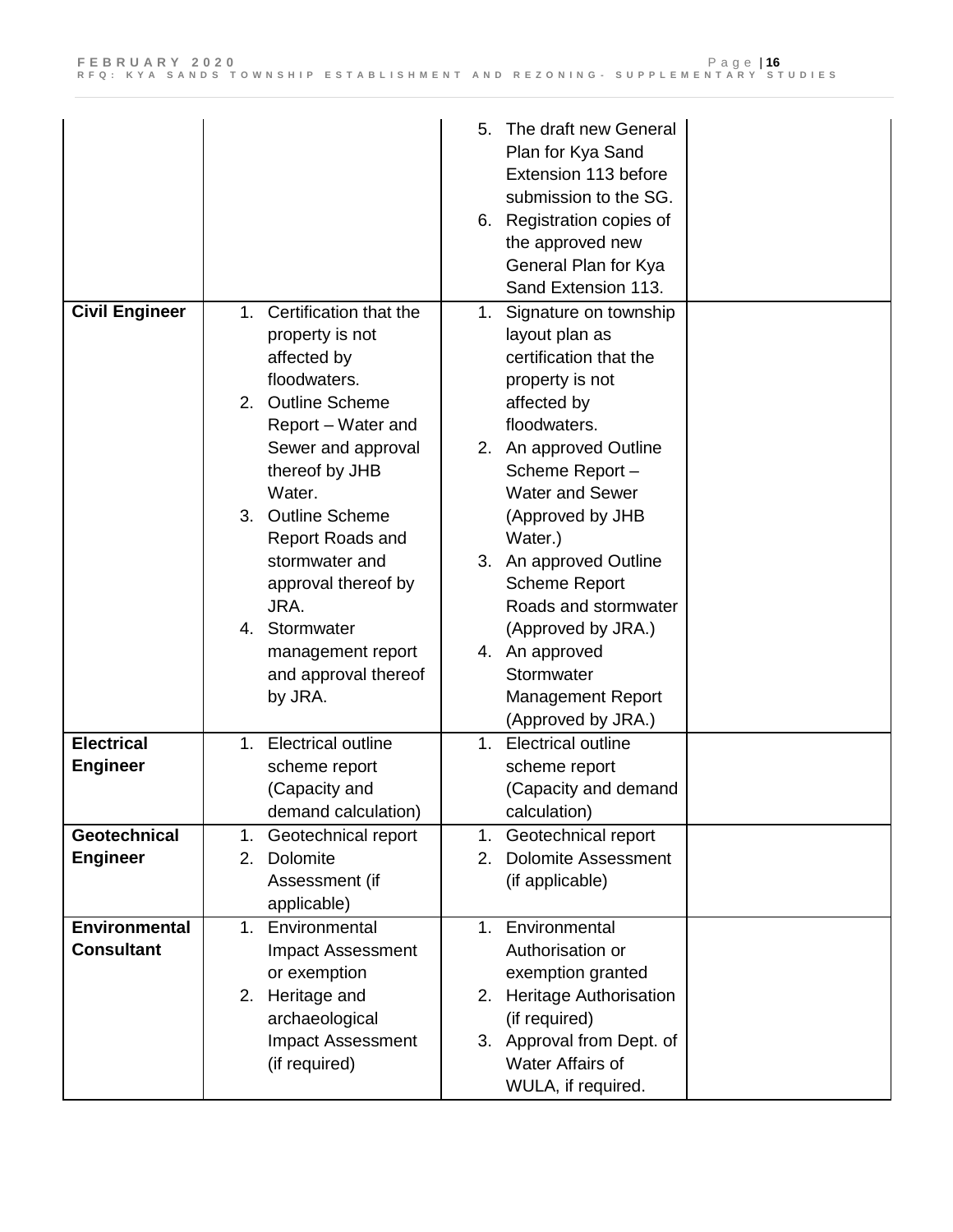|                          | 3. Water usage license<br>if required (WULA)                                                                                                                                             |                                                                                                                                                                                                                                                                                                                                                                                                                                                                                                                                                                                                                      |             |
|--------------------------|------------------------------------------------------------------------------------------------------------------------------------------------------------------------------------------|----------------------------------------------------------------------------------------------------------------------------------------------------------------------------------------------------------------------------------------------------------------------------------------------------------------------------------------------------------------------------------------------------------------------------------------------------------------------------------------------------------------------------------------------------------------------------------------------------------------------|-------------|
| Conveyancing<br>attorney | 1. Conveyancing<br>Certificate<br>2. Registration of<br>excision of AH<br>3. Opening of Township<br>Register<br>4. Registration of<br>Certificate of<br><b>Registered Title</b><br>(CRT) | 1. A full copy of the title<br>deed and any<br>servitude deeds;<br>2. A certificate of a<br>conveyancer<br>indicating how<br>conditions of title must<br>be dealt with in the<br>township.<br>3. Clearance certificate<br>in terms of section 28<br>of the CoJ Municipal<br>Planning By-Law,<br>2016 to open the<br>township register.<br>4. Opening of the<br>township register at<br>the Deeds office.<br>5. Certificate in terms of<br>section 29 of the CoJ<br><b>Municipal Planning</b><br>By-Law, 2016 to<br>register the CRT.<br>6. Confirmation of<br>registration and the<br>new title deed for the<br>erf. |             |
|                          | TOTAL (Excl. Vat) The total amount must carried over to the offer page                                                                                                                   |                                                                                                                                                                                                                                                                                                                                                                                                                                                                                                                                                                                                                      | $\mathsf R$ |

**IMPORTANT NOTICE: IN YOUR RESPONSE YOU ARE REQUESTED TO PROVIDE US WITH A DETAILED FEE PROPOSAL TABLE FORMAT OF YOUR FEE BREAKDOWN FOR THE REQUIRED ITEMS REQUESTED.**

**TENDERERS MUST ENSURE THAT THE FINAL TOTAL FEE IS CORRECTLY CARRIED TO THE "OFFER" PAGE. THE VALUE RECORDED ON THE OFFER PAGE WILL BE REGARDED AS THE TENDERED AMOUNT.** 

**FAILING TO PRICE AS REQUIRED WILL RESULT IN THE TENDER BEING DISQUALIFIED.**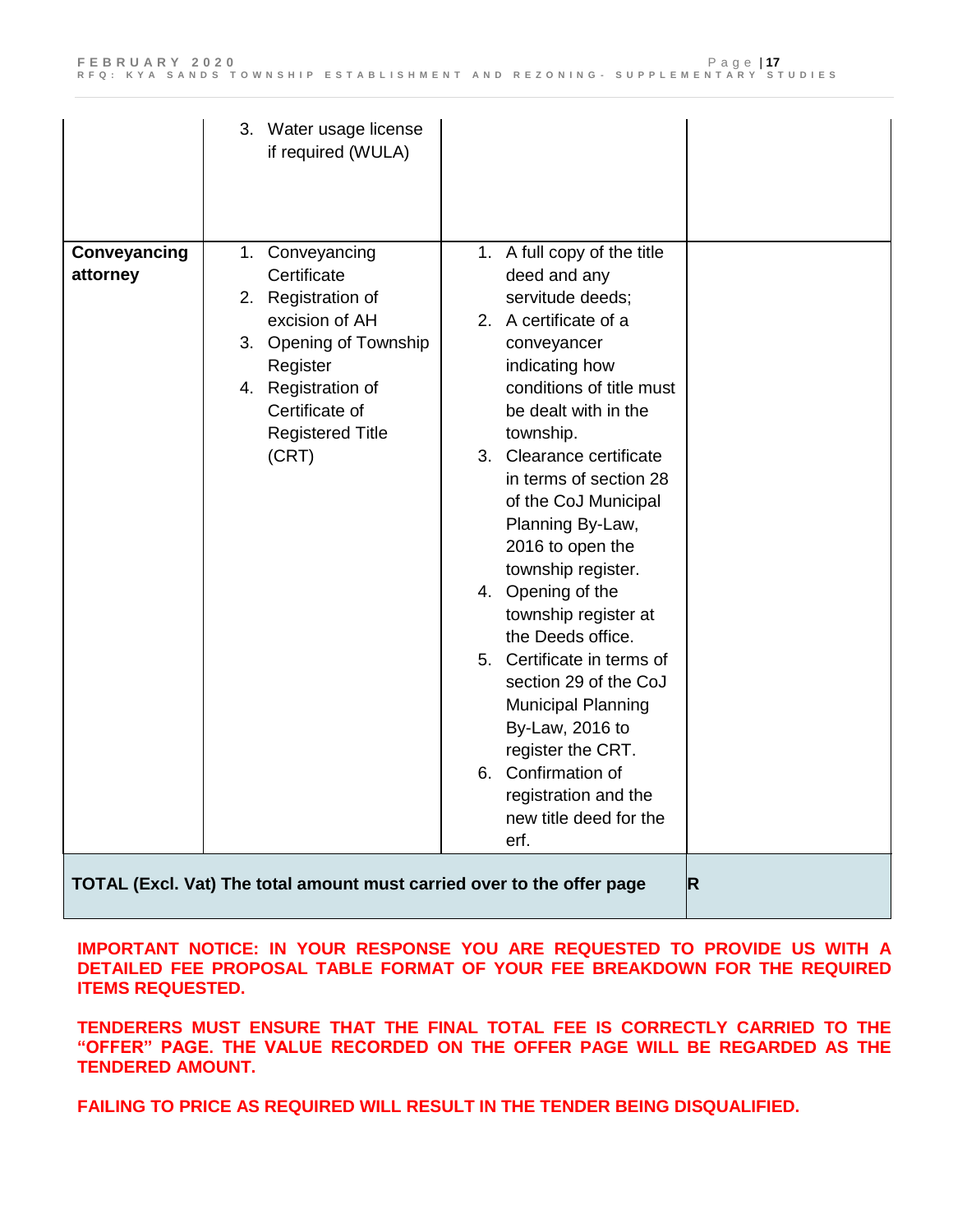### **9. Assessment Criteria**

Submissions will be evaluated on the criteria to follow:

- Compliance
- Technical
- Price and BEE

**9.1 Compliance Bidders will be disqualified for:**

- **If any of its directors are listed on the register of defaulters;**
- **In the case of a bidder who during the last five years has failed to perform satisfactorily on previous contracts with the JDA or any other organ of state after written notice was given to that bidder that performance was unsatisfactory;**
- **Bidders who did not complete, in full, the tender offer page (i.e. priced, all registration numbers provided and signed);**
- **Bidders whose tender document has been completed in pencil;**
- **Bidders whose document has been faxed;**
- **Bidders whose tender document has been received after the closing time;**
- **Bidders whose tender document has not been deposited in the tender box at the time of closing;**
- **Bidders who fail to price as required i.e. as stipulated in item 4 herein;**
- **Bidders who did not comply with any other requirement as set out in the tender specifications;**
- **Bidders who failed to attend the compulsory tender briefing session;**
- **Bidders who have any directors in the employment of the state.**

#### **9.2 Technical**

**Out of a total of 412 points, technical competent bidders will be required to score a total of 70% (288) of the total points:** 

| <b>KEY</b><br><b>RETURNABLE</b><br><b>DOCUMENTS</b> | <b>Total</b><br><b>Points</b> | <b>Criteria</b>                                                                                                                                                                                 | <b>Description of Criteria</b>                          | <b>Points</b> |
|-----------------------------------------------------|-------------------------------|-------------------------------------------------------------------------------------------------------------------------------------------------------------------------------------------------|---------------------------------------------------------|---------------|
| A                                                   | 12 <sub>2</sub>               | Original or Certified Copy of BBBEE<br>Certificate (Sworn affidavit)                                                                                                                            | Points<br>will<br>only<br>be<br>allocated for documents | N/A           |
|                                                     |                               | Company registration documents                                                                                                                                                                  | correctly completed and                                 | N/A           |
|                                                     |                               | Latest municipal account /<br>Lease<br>agreement                                                                                                                                                | signed.                                                 | N/A           |
|                                                     |                               | A statement from an independent auditor<br>/ accountant regarding the tenderer's<br>financial standing to undertake this<br>project or Audited financial statement for<br>the past three years. |                                                         | N/A           |
|                                                     |                               | Certified copies of directors / partners<br>identity documents                                                                                                                                  |                                                         | N/A           |
|                                                     |                               | Forms A to F completed in full and<br>signed                                                                                                                                                    |                                                         | 12            |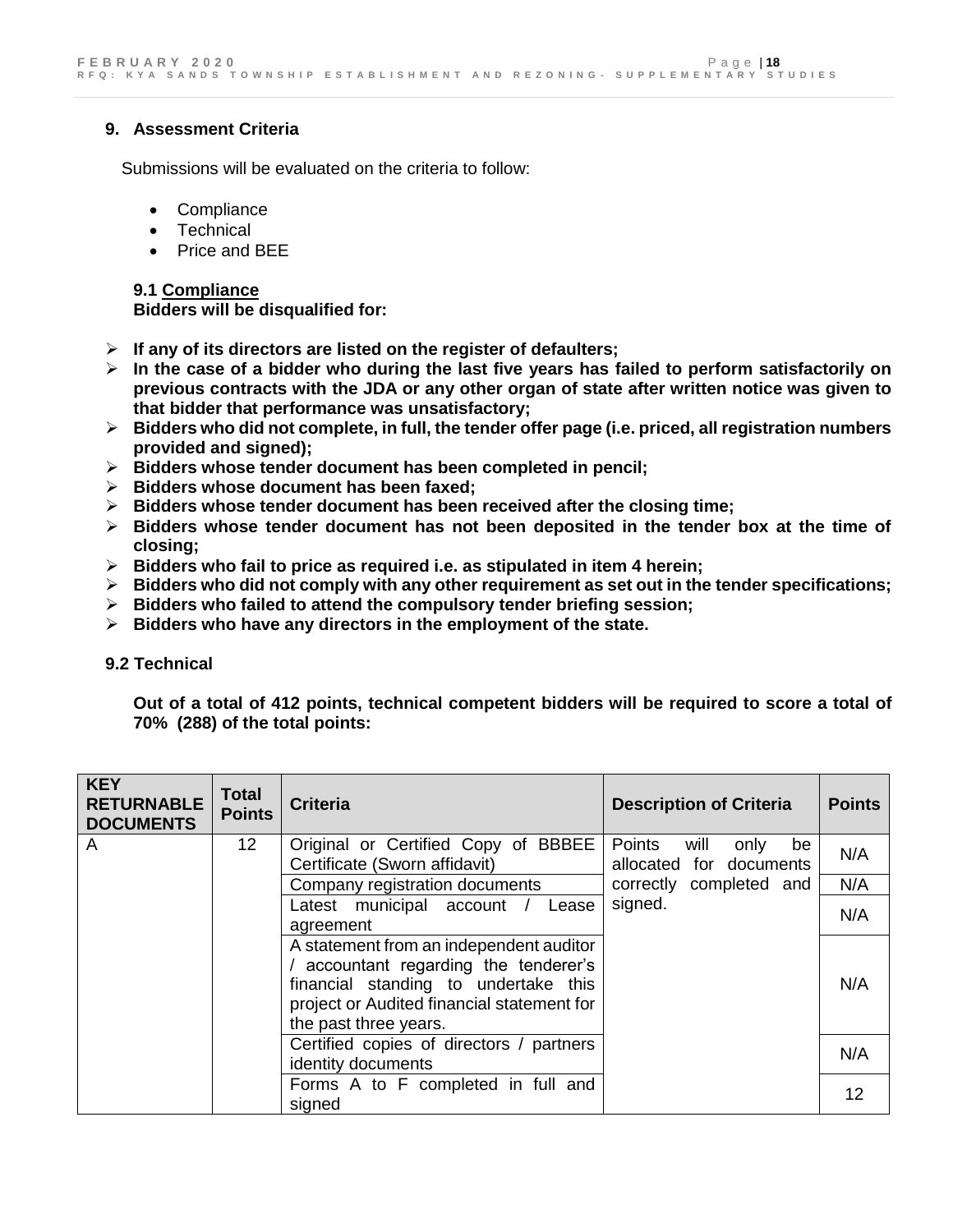| <b>CAPABILITY</b>            | <b>Total</b>  | <b>Criteria</b>                                                                                    | <b>Description</b><br><b>of</b>                                                                         | <b>Points</b> |
|------------------------------|---------------|----------------------------------------------------------------------------------------------------|---------------------------------------------------------------------------------------------------------|---------------|
|                              | <b>Points</b> |                                                                                                    | criteria                                                                                                |               |
| B                            | 300           | <b>Civil Engineer</b>                                                                              | Points will only be allocated for                                                                       |               |
|                              |               | 5 years of experience related to                                                                   | demonstrating<br>the<br>skills<br>required under sections 4 and                                         | 20            |
| Detailed CVs indicating      |               | respective work stream                                                                             | 5.                                                                                                      |               |
| the<br>track<br>record<br>of |               | Bachelor's degree/Diploma (or                                                                      |                                                                                                         | 20            |
| proposed<br>key<br>team      |               | equivalent) in Civil Engineering                                                                   | If any of the following                                                                                 |               |
| members are required         |               | Professional Registration with<br><b>ECSA</b>                                                      | information is not provided,<br>zero points will be awarded :                                           | 10            |
|                              |               | <b>Electrical Engineer</b>                                                                         | • CV's provided must be as                                                                              |               |
|                              |               |                                                                                                    | per the resources recorded                                                                              | 20            |
|                              |               | 5 years of experience related to<br>respective work stream                                         | on the organogram<br>• CV's must clearly show                                                           |               |
|                              |               | Bachelor's degree/Diploma (or<br>equivalent)<br>Electrical<br>in<br>Engineering                    | project experience<br>• CV's must clearly show the<br>role executed by the<br>resource on said projects | 20            |
|                              |               | Professional Registration with<br><b>ECSA</b>                                                      | Must attach a certified copy<br>the<br>of<br>professional<br>certificate                                | 10            |
|                              |               | <b>Land Surveyor</b>                                                                               |                                                                                                         |               |
|                              |               | 5 years of experience related to<br>respective work stream                                         |                                                                                                         | 20            |
|                              |               | Bachelor's degree/Diploma<br>(or<br>equivalent) in Geomatics<br><b>or</b><br><b>Land Surveying</b> |                                                                                                         | 20            |
|                              |               | Professional Registration with<br><b>SAGC</b>                                                      |                                                                                                         | 10            |
|                              |               | <b>Geotechnical Specialist</b>                                                                     |                                                                                                         |               |
|                              |               | 5 years of experience related to<br>respective work stream                                         |                                                                                                         | 20            |
|                              |               | Bachelor's degree/Diploma (or<br>equivalent) in Geology or related                                 |                                                                                                         | 20            |
|                              |               | discipline                                                                                         |                                                                                                         |               |
|                              |               | Professional Registration with<br><b>SAGC</b>                                                      |                                                                                                         | 10            |
|                              |               | <b>Environmental Specialist</b>                                                                    |                                                                                                         |               |
|                              |               | 5 years of experience related to                                                                   |                                                                                                         | 25            |
|                              |               | respective work stream                                                                             |                                                                                                         |               |
|                              |               | Bachelor's degree/Diploma (or                                                                      |                                                                                                         | 25            |
|                              |               | equivalent) in Environmental                                                                       |                                                                                                         |               |
|                              |               | Studies or related field                                                                           |                                                                                                         |               |
|                              |               | <b>Conveyancing Attorney</b>                                                                       |                                                                                                         |               |
|                              |               | 5 years of experience related to<br>respective work stream                                         |                                                                                                         | 20            |
|                              |               | Bachelor's degree in Law/ LLB                                                                      |                                                                                                         | 20            |
|                              |               | Admitted attorney with Supreme<br>Court of RSA                                                     |                                                                                                         | 10            |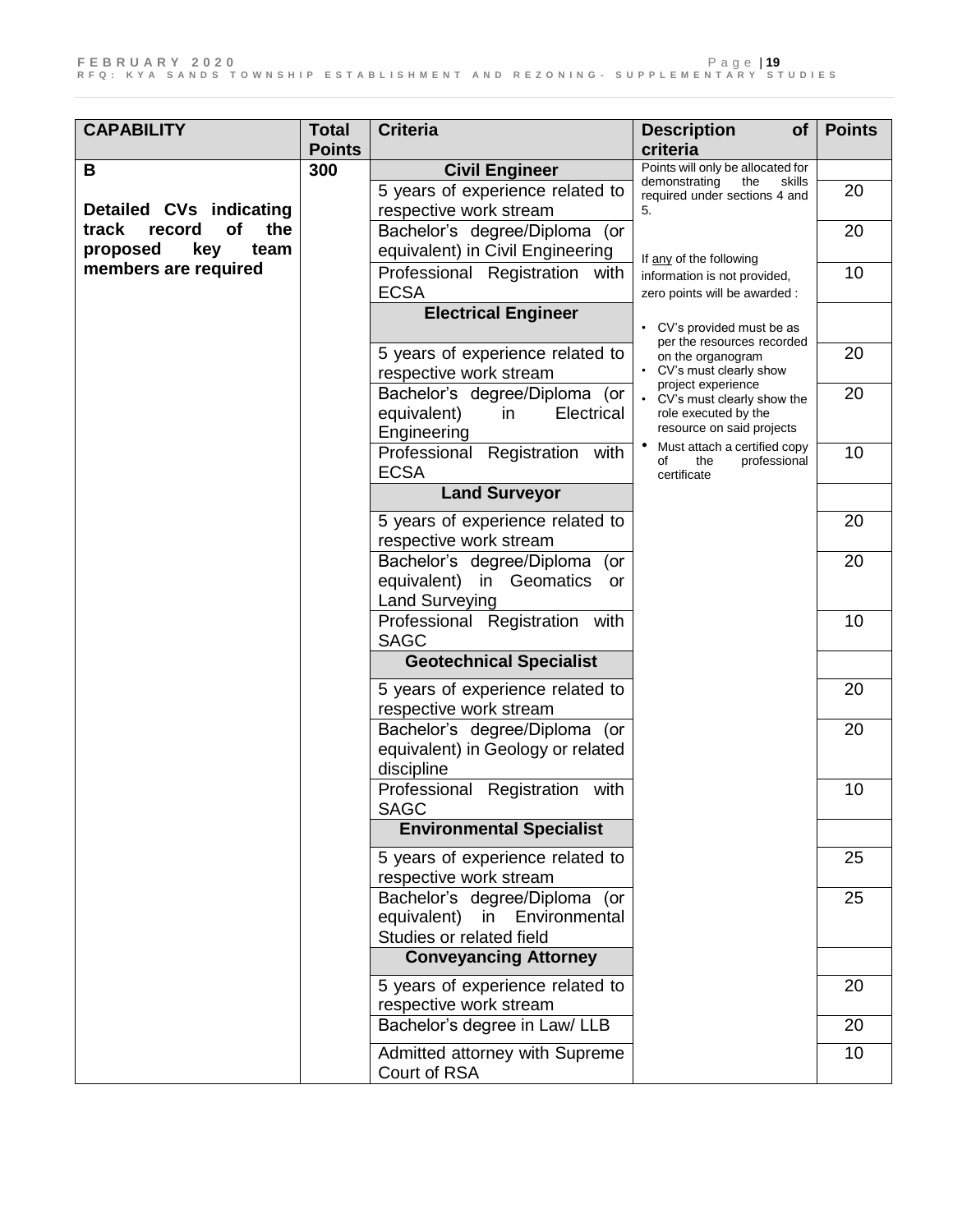| <b>CAPABILITY</b>               | <b>Total</b>  | <b>Criteria</b>                     | <b>Description</b><br>Οf                                          | <b>Points</b> |
|---------------------------------|---------------|-------------------------------------|-------------------------------------------------------------------|---------------|
|                                 | <b>Points</b> |                                     | criteria                                                          |               |
| <b>COMPANY EXPERIENCE</b>       | Total         | <b>Criteria</b>                     | <b>Description</b><br>Οf                                          | <b>Points</b> |
|                                 | <b>Points</b> |                                     | criteria                                                          |               |
| C <sub>1</sub>                  | 50            | Five or more projects completed     | Points will only be allocated to                                  | 50            |
|                                 |               | with matching reference letter      | similar or related projects and<br>must demonstrate experience    |               |
| <b>Experience on related to</b> |               | Three to four projects completed    | in all work streams outlined                                      | 30            |
| scope of works                  |               | with matching reference letter.     | under section 4 and 5.                                            |               |
|                                 |               |                                     | The Project list provided must                                    |               |
|                                 |               | One to two projects completed       | relate to references attached                                     | 10            |
|                                 |               | with matching reference letter.     | in accordance with C2 below.<br>Failure to do so will result      |               |
|                                 |               |                                     | negative scoring.                                                 |               |
| <b>CONTACTABLE</b>              | <b>Total</b>  | <b>Criteria</b>                     | <b>Description</b><br><b>of</b>                                   | <b>Points</b> |
| <b>REFERENCES</b>               | <b>Points</b> |                                     | criteria                                                          |               |
| C <sub>2</sub>                  | 50            | Five<br>satisfactory<br>or<br>more  | References must be on the                                         | 50            |
|                                 |               | references per work-stream and      | client's letterhead or on a<br>document stamped by the            |               |
| <b>Contactable</b><br>reference |               | professional as per scope of        | client and must confirm the                                       |               |
| (on client letter<br>head)      |               | work                                | project description, services<br>rendered above in order to       |               |
| relevant work done as per       |               | satisfactory<br>Three<br>four<br>to | obtain the points.                                                | 30            |
| of<br>work-<br>the<br>scope     |               | references per work-stream and      |                                                                   |               |
| expected<br>streams<br>and      |               | professional as per scope of        | required<br>lf<br>any<br>of the<br>information does not appear in |               |
| output(s)                       |               | work                                | the reference, zero points will                                   |               |
|                                 |               | satisfactory<br>One<br>to<br>two    | be awarded.                                                       |               |
|                                 |               | references per work-stream and      |                                                                   | 10            |
|                                 |               | professional as per scope of        |                                                                   |               |
|                                 |               | work                                |                                                                   |               |

### **9.3 Price and Empowerment**

Having completed a technical evaluation, the procedure for the evaluation of technically qualifying tenders is Method 2 (Price and Preferences). The Preference Point System assigns a score to each tenderer based on the tender price and on the tenderer's BBBEE status. These scores are combined to determine an overall score for the tender. The tender with the highest score will be considered for acceptance.

The Preference Point System will be applied as follows:

- $\triangleright$  For tenders below R50 million
	- 80 points are assigned to price
	- Up to 20 points are assigned to BBBEE status per the table under item 7.3.1
- $\triangleright$  Points scored will be rounded off to the nearest 2 decimal places

### 9.3.1 Points awarded for BBBEE status level

Points will be awarded for empowerment (BBBEE), in accordance with the Preferential Procurement Regulations 2017 published in Government Gazette No. 40553 dated 20 January 2017. The table overleaf is applicable in this regard: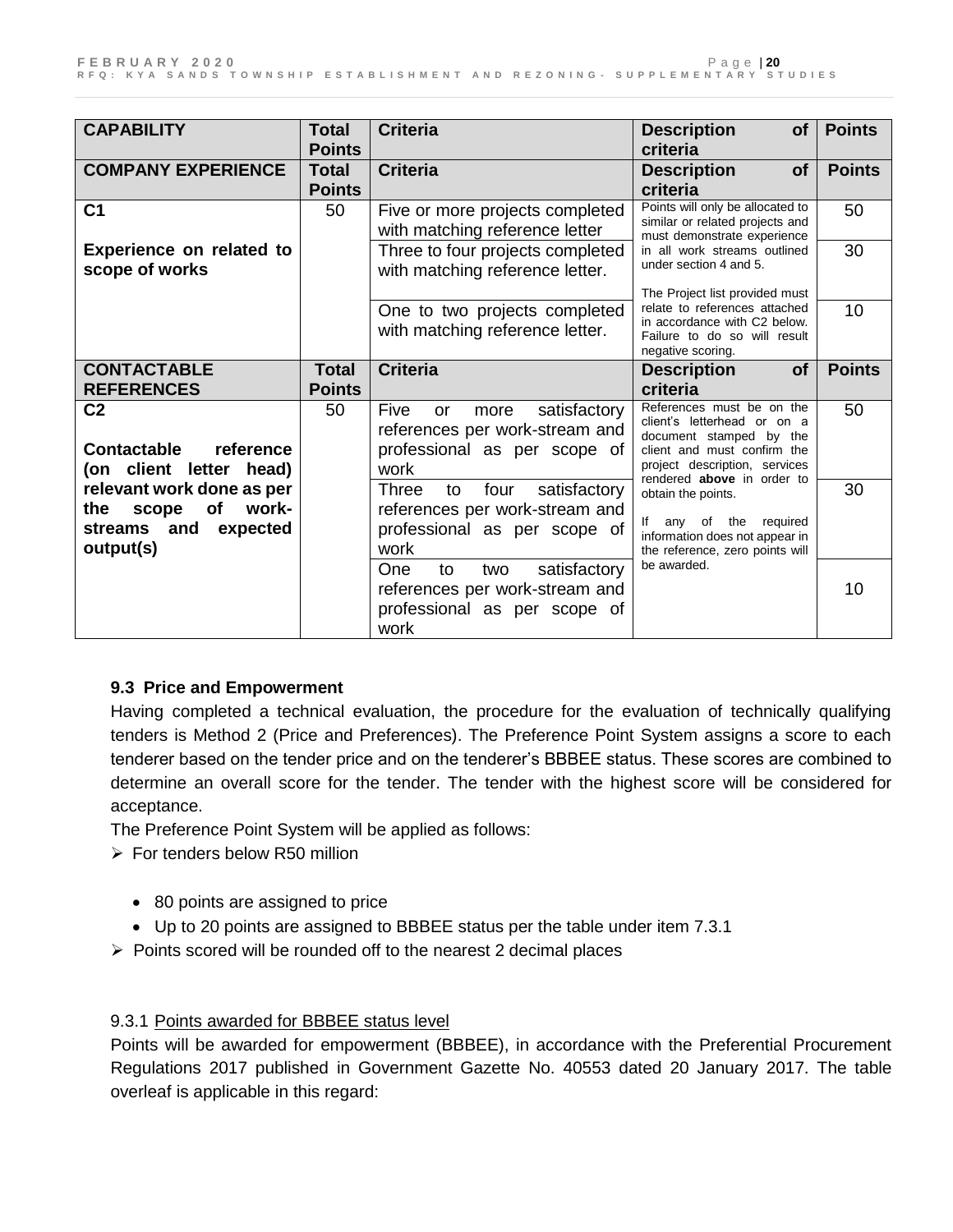| <b>B-BBEE Status Level</b>       | Number of Points          |
|----------------------------------|---------------------------|
| Of Contributor                   | Tenders above R50 million |
|                                  | 20                        |
| $\mathbf{2}$                     | 18                        |
| 3                                | 14                        |
| 4                                | 12                        |
| 5                                | 8                         |
| -6                               | 6                         |
|                                  | 4                         |
| 8                                | $\mathbf 2$               |
| <b>Non-Compliant contributor</b> |                           |

#### **Notes**

- 9.3.1.1 "B-BBEE status level of contributor" means the B-BBEE status received by a measured entity based on its overall performance using the relevant scorecard contained in the Codes of Good Practice on Black Economic Empowerment, issued in terms of section 9(1) of the Broad-Based Black Economic Empowerment Act ( Act No.53 of 2003).
- 9.3.1.2 Tenderers must submit their original and valid B-BBEE status level verification certificate substantiating their B-BBEE rating. Certificates issued by either verification agencies accredited by the South African Accreditation System (SANAS) or by registered auditors approved by the Independent Regulatory Board for Auditors (IRBA) are acceptable. **FAILURE TO SUBMIT A BBBEE STATUS LEVEL CERTIFICATE WILL RESULT IN THE BIDDER SCORING ZERO (0) POINTS FOR BBBEE.**
- 9.3.1.3 An EME must submit a sworn affidavit confirming the following:
	- Annual Turnover Revenue of R10 million or less; and
	- Level of Black ownership
	- Any misrepresentation in terms of bullet point above constitutes a criminal offence as set out in the B-BBEE Act as amended.
- 9.3.1.4 The submission of such certificates must comply with the requirements of instructions and guidelines issued by the National Treasury and be in accordance with notices published by the Department of Trade and Industry in the Government Gazette.
- 9.3.1.5 A trust, consortium or joint venture will qualify for points for their B-BBEE status level as a legal entity, provided that the entity submits their B-BBEE status level certificate.
- 9.3.1.6 A trust, consortium or joint venture will qualify for points for their B-BBEE status level as an unincorporated entity, provided that the entity submits their consolidated B-BBEE scorecard as if they were a group structure and that such a consolidated B-BBEE scorecard is prepared for every separate tender.
- 9.3.1.7 A person will not be awarded points for B-BBEE status level if it is indicated in the tender documents that such a tenderer intends sub-contracting more than 25% of the value of the contract to any other enterprise that does not qualify for at least the points that such a tenderer qualifies for.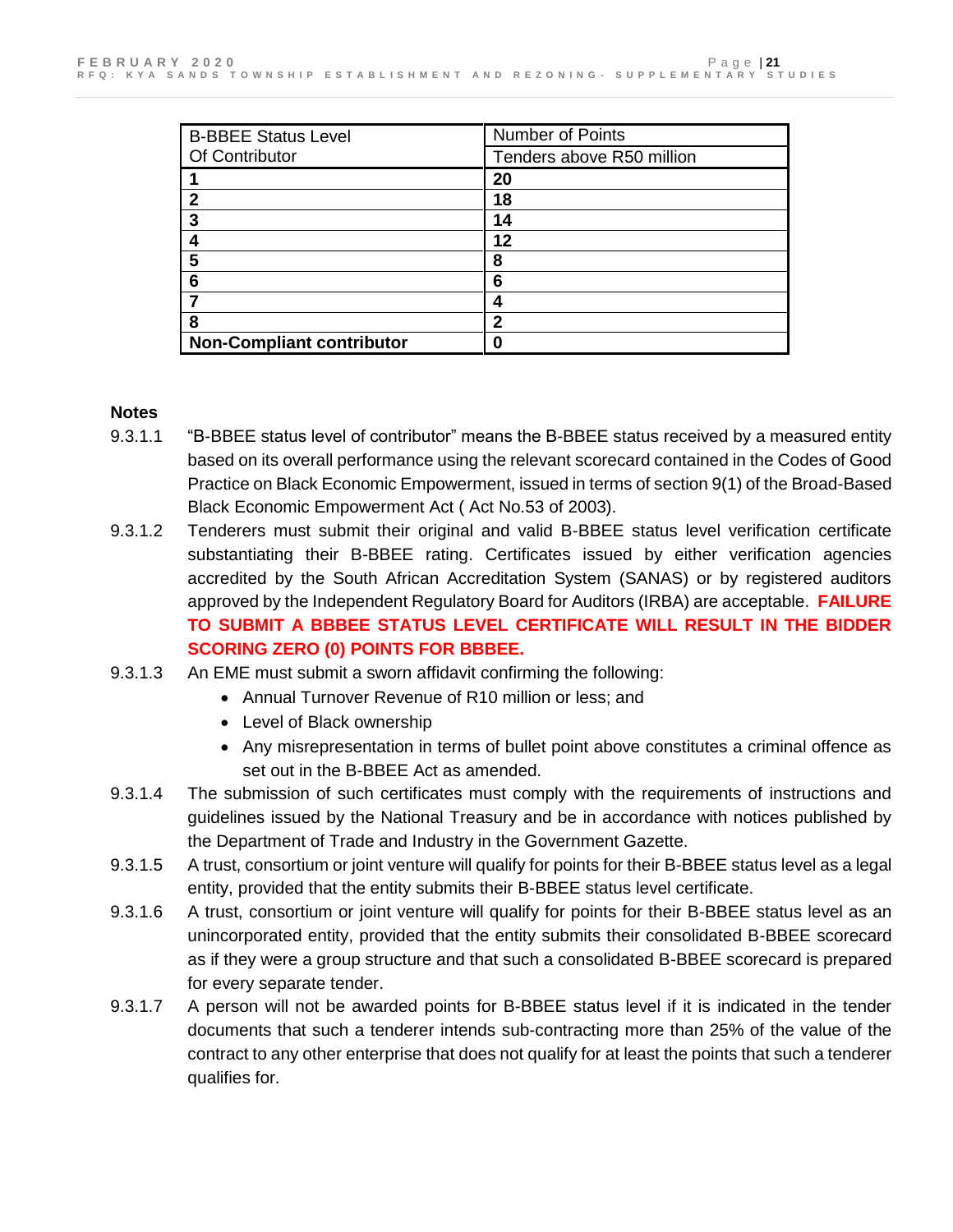9.3.1.8 A person awarded a contract will not be permitted to sub-contract more than 25% of the value of the contract to any other enterprise that does not have an equal or higher B-BBEE status level than the person concerned.

8.3.2 Formula for scoring tender price

The following formula will be used to calculate the points for price.

 $P_s = X [1 - (Pt - P_{min})]$ 

**Pmin**

Where

**Ps =** Points scored for comparative price of tender under consideration

**Pt =** Comparative price of tender under consideration

**P**<sub>min</sub> = Comparative price of lowest acceptable tender

**X = Points** assigned to price

6.3.3 The total preference points for a tender are calculated with the formula

**PP = P<sup>s</sup> + Pbee** Where

**PP** is the total number of preference points scored by the tenderer

**P<sup>s</sup>** is the points scored for the comparative price of the tenderer, and

**Pbee** is the number of points awarded to the tenderer based on his certified B-BBEE status level.

# **10. CLOSING DATE, TIME AND VENUE FOR SUBMISSIONS**

The words **": TOWNSHIP ESTABLISHMENT AND REZONING APPLICATION SUPPLEMENTARY STUDIES** "must be written / typed clearly on the envelope. The envelope must be deposited in the tender box at the **Johannesburg Development Agency, Ground Floor, The Bus Factory, 3 Helen Joseph ( former President Street), Newtown** only between the hours of 08H00 and 12H00**.**

**The Tender closes at 17 February 2020, 12:00.** 

# **NO LATE / TELEPHONIC / FAXED / POSTAL TENDERS WILL BE ACCEPTED OR CONSIDERED**.

The Johannesburg Development Agency's selection of qualifying quotations shall be in the Johannesburg Development Agency's sole discretion and shall be final. The Johannesburg Development Agency does not bind itself to accept any particular Quotation and no correspondence will be entered into.

Queries can be addressed in writing to: Xolisile Sithole E-mail: [xsithole@jda.org.za](mailto:Lsikiti@jda.org.za)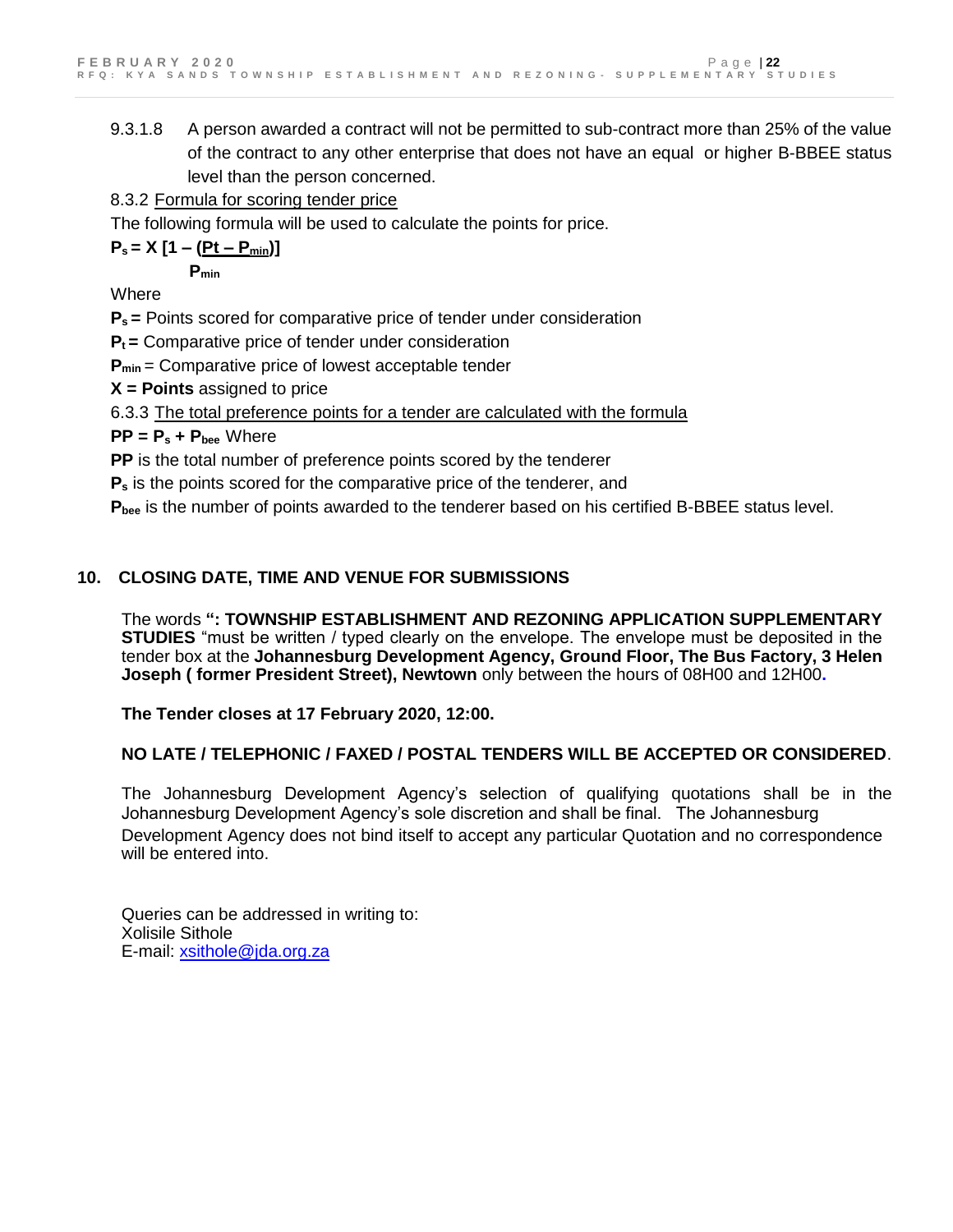#### **FORM A: BUSINESS DECLARATION**

| <b>Tender/RFP Number</b>         |                                                                                                               |
|----------------------------------|---------------------------------------------------------------------------------------------------------------|
| <b>Tender/RFP Description</b>    |                                                                                                               |
| <b>Name of Company</b>           |                                                                                                               |
| <b>Contact Person</b>            |                                                                                                               |
| <b>Postal Address</b>            |                                                                                                               |
|                                  |                                                                                                               |
| <b>Physical Address</b>          |                                                                                                               |
|                                  |                                                                                                               |
| <b>Telephone Number</b>          |                                                                                                               |
| <b>Fax Number</b>                |                                                                                                               |
| <b>Cell Number</b>               |                                                                                                               |
| <b>E-mail Address</b>            |                                                                                                               |
| <b>Company/enterprise Income</b> |                                                                                                               |
|                                  | 1000 March 2010 March 2010 March 2010 March 2010 March 2010 March 2010 March 2010 March 2010 March 2010 March |

(Insert personal income tax number if a one person business and personal income tax numbers of all partners if a partnership)

### **VAT Registration Number: .…………...…………..…………………………………….....................**

#### **Company Registration Number: ..……………………………………………………………………...**

#### **1. Type of firm**

- <sup>D</sup> Partnership
- $\Box$  One person business/sole trader
- <sup>D</sup> Close corporation
- $\Box$  Public company
- $\Box$  Private company

(Tick one box)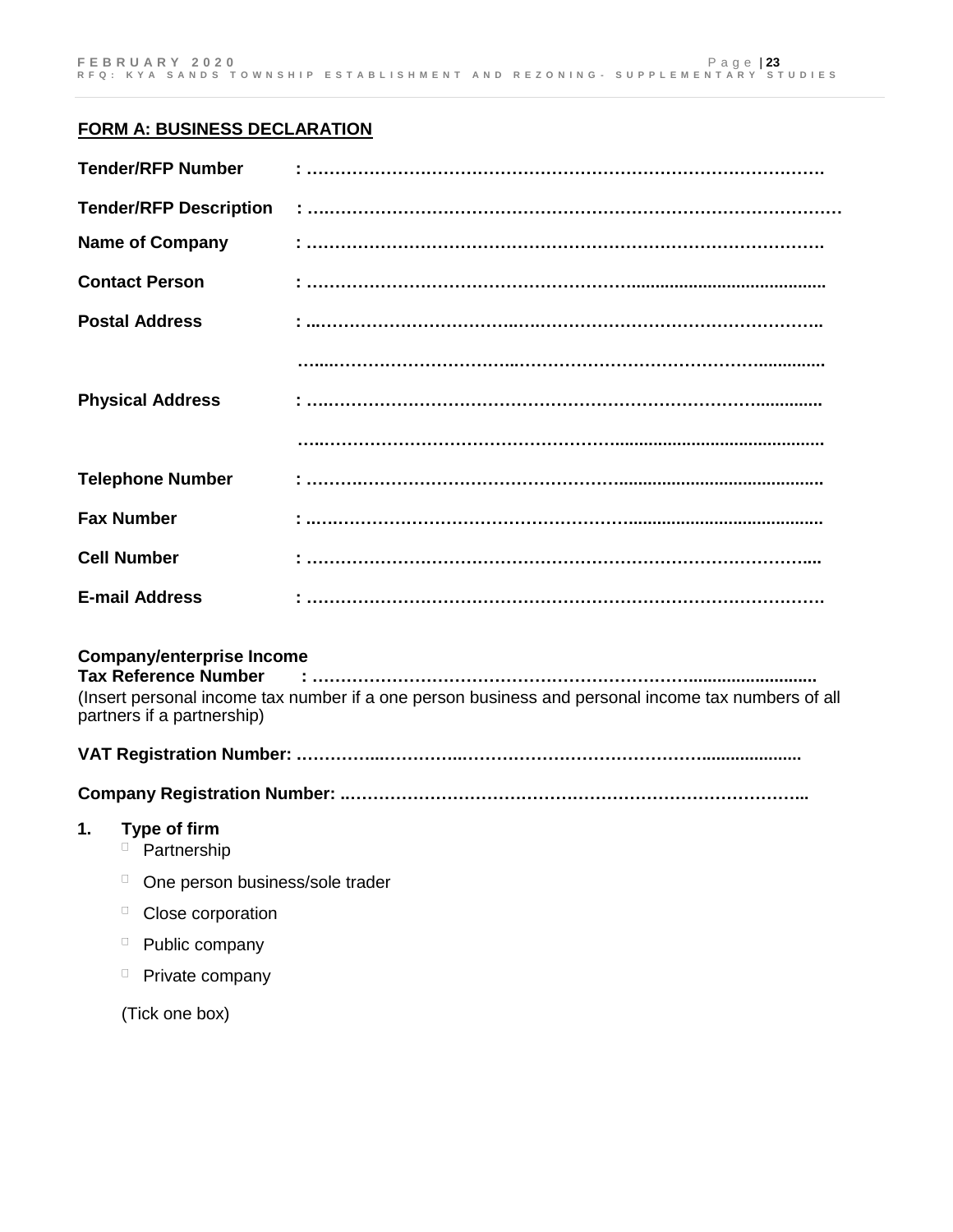| 2. | <b>Principal business activities</b>                                                                                                                                                |
|----|-------------------------------------------------------------------------------------------------------------------------------------------------------------------------------------|
|    |                                                                                                                                                                                     |
|    |                                                                                                                                                                                     |
|    |                                                                                                                                                                                     |
| 3. | Total number of years company has been in business:                                                                                                                                 |
|    |                                                                                                                                                                                     |
| 4. | Detail all trade associations/professional bodies in which you have membership                                                                                                      |
|    |                                                                                                                                                                                     |
|    |                                                                                                                                                                                     |
|    |                                                                                                                                                                                     |
| 5. | Did the firm exist under a previous name?                                                                                                                                           |
|    | Ц<br>Yes                                                                                                                                                                            |
|    | <b>No</b>                                                                                                                                                                           |
|    | (Tick one box)                                                                                                                                                                      |
|    | If yes, what was its previous name?                                                                                                                                                 |
|    |                                                                                                                                                                                     |
| 6. | How many permanent staff members are employed by the firm:                                                                                                                          |
|    | <b>Full Time : </b>                                                                                                                                                                 |
|    | Part Time :                                                                                                                                                                         |
| 7. | In the case of a firm which renders services for different disciplines, how many permanent<br>staff members are employed by the firm in the discipline for which you are tendering: |
|    | <b>Full Time : </b>                                                                                                                                                                 |
|    | Part Time :                                                                                                                                                                         |
|    | وعاله ورجائه ويرجح وسردية المردود ويحرجون                                                                                                                                           |

**8. What is the enterprise's annual turnover for the last two years and what is the estimated turnover of current commitments from 1 July 2017 to 30 June 2018 (excl. VAT):**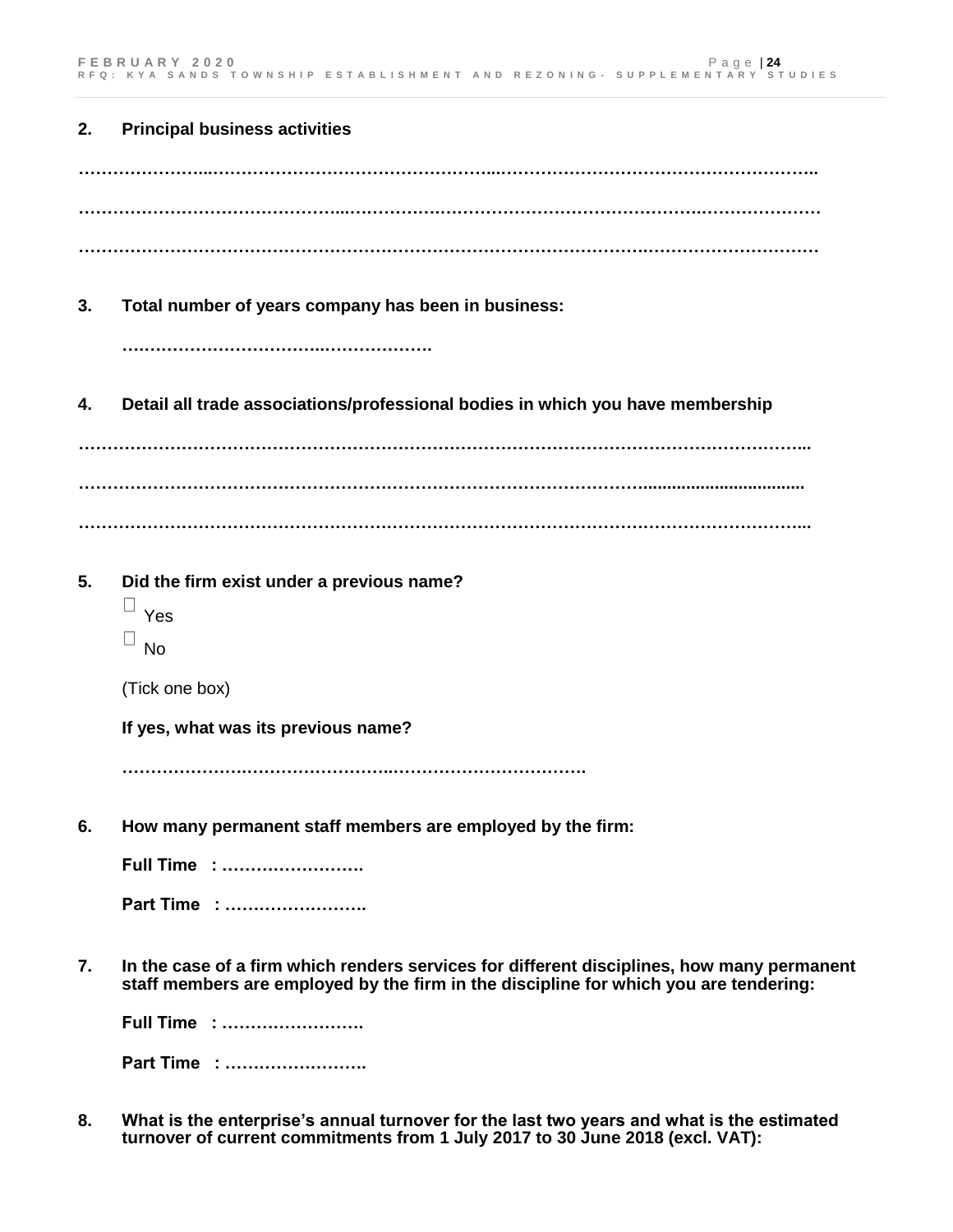**R ……………………. Year ............... R ……………………. Year ............... R ……………………. Year ...............**

**9. List all contracts which your company is engaged in and have not yet completed:** 

| <b>CONTRACT</b><br><b>DESCRIPTION</b> | <b>LOCATION COMPANY/ PROJECT</b><br><b>EMPLOYER VALUE</b> | <b>ESTIMATED EXPECTED</b><br><b>FEES</b> | <b>COMPLETION</b><br><b>&amp; HTMON</b><br><b>YEAR)</b> |
|---------------------------------------|-----------------------------------------------------------|------------------------------------------|---------------------------------------------------------|
|                                       |                                                           |                                          |                                                         |
|                                       |                                                           |                                          |                                                         |
|                                       |                                                           |                                          |                                                         |
|                                       |                                                           |                                          |                                                         |
|                                       |                                                           |                                          |                                                         |
|                                       |                                                           |                                          |                                                         |
|                                       |                                                           |                                          |                                                         |
|                                       |                                                           |                                          |                                                         |

#### **10. Banking details**

I/We hereby request and authorise you to pay any amounts which may accrue to me/us to the credit of my/our account with the mentioned bank.

I/We understand that the credit transfers hereby authorised will be processed by computer through a system known as the *"ACB Electronic Fund Transfer Service"* and

I/We also understand that no additional advice of payment will be provided by my/our bank, but details of each payment will be printed on my/our bank statement or any accompanying voucher.

This authority may be cancelled by me/us giving **30 days**' notice in writing.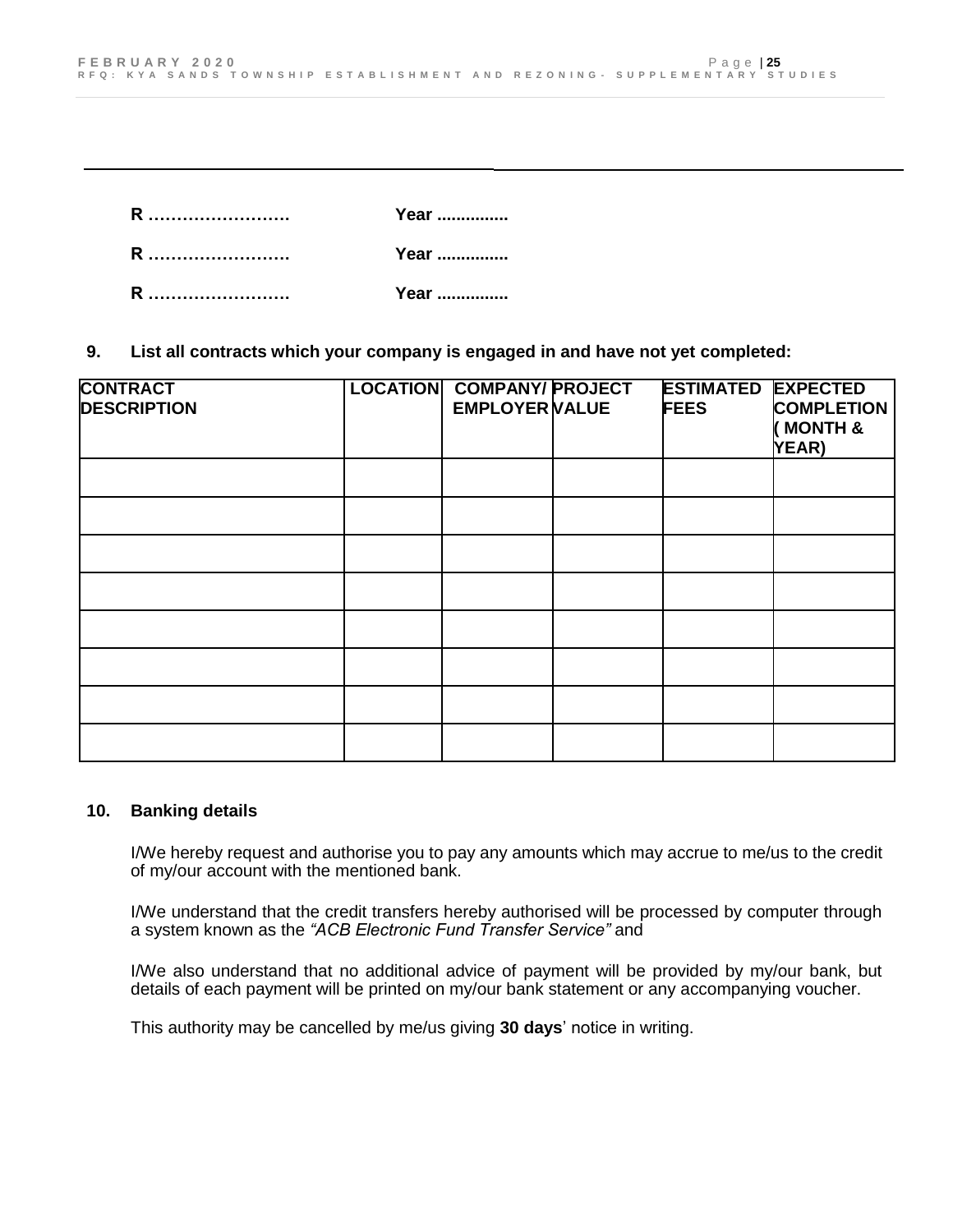| <b>BANK</b>        |  |
|--------------------|--|
| <b>BRANCH</b>      |  |
| <b>BRANCH CODE</b> |  |
|                    |  |
|                    |  |
|                    |  |
|                    |  |
|                    |  |

*PLEASE INCLUDE ORIGINAL SIGNED AND STAMPED LETTER FROM THE BANK CONFIRMING THE COMPANY'S BANKING DETAILS, PHOTOSTAT COPIES AND LETTERS BEARING ELECTRONIC SIGNATURES WILL NOT BE ACCEPTABLE.*

**The undersigned, who warrants that he/she is duly authorised to do so on behalf of the company, affirms that the information furnished in response to this request for proposal is true and correct :**

| <b>SIGNATURE</b>    | ٠ |  |  |  |
|---------------------|---|--|--|--|
| <b>NAME IN FULL</b> |   |  |  |  |
| <b>CAPACITY</b>     | ٠ |  |  |  |
|                     |   |  |  |  |
| <b>DATE</b>         |   |  |  |  |

**COMPANY STAMP**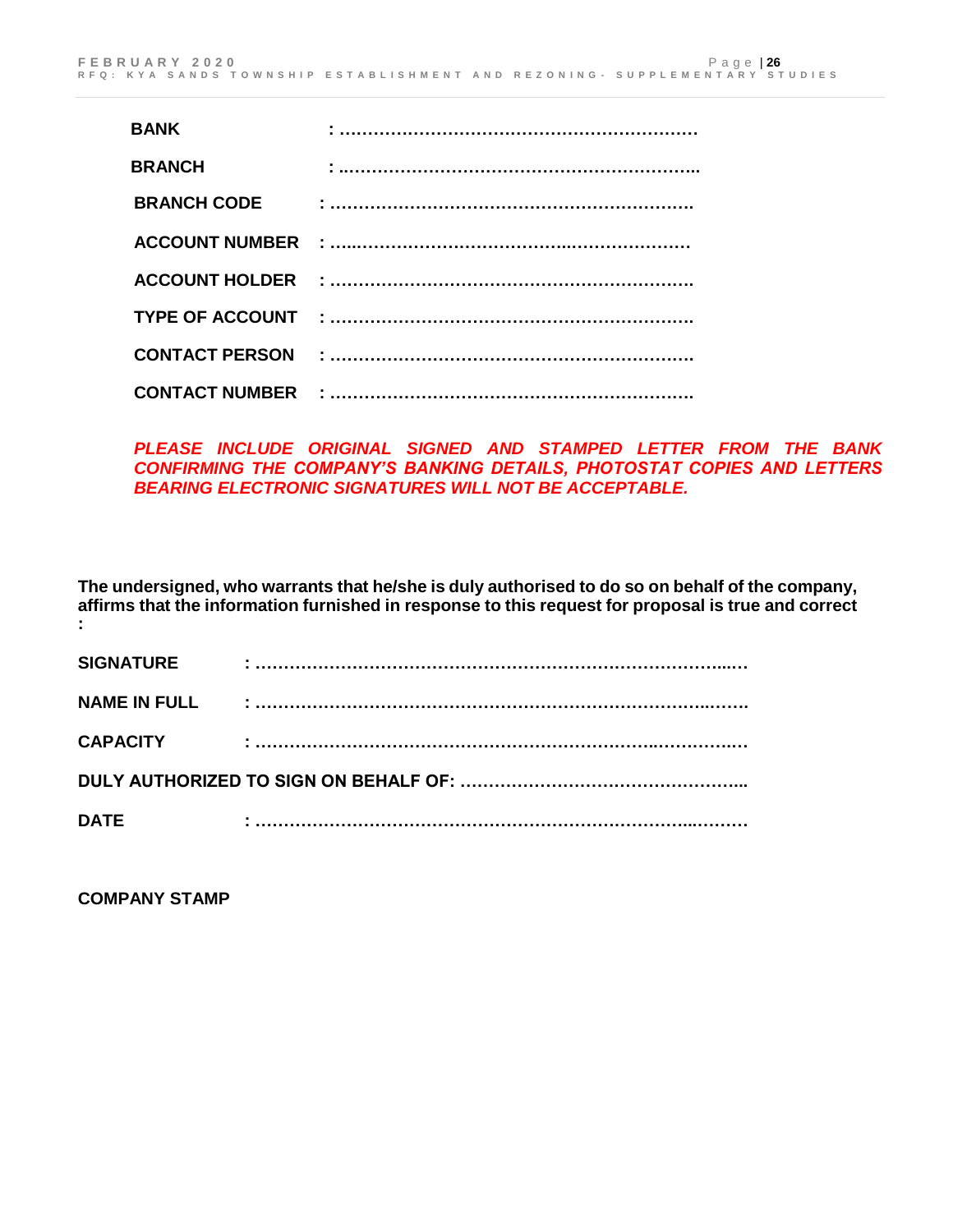#### **FORM B: DECLARATION OF INTEREST**

- 1. No bid will be accepted from persons in the service of the state\*.
- 2. Any person, having a kinship with persons in the service of the state, including a blood relationship, may make an offer or offers in terms of this invitation to bid. In view of possible allegations of favouritism, should the resulting bid, or part thereof, be awarded to persons connected with or related to persons in service of the state, it is required that the bidder or their authorised representative declare their position in relation to the evaluating/adjudicating authority.
- 3. In order to give effect to the above, the following questionnaire must be completed and submitted with the bid.

| 3.1 |                                                                                                                                                                         |          |
|-----|-------------------------------------------------------------------------------------------------------------------------------------------------------------------------|----------|
| 3.2 |                                                                                                                                                                         |          |
| 3.3 |                                                                                                                                                                         |          |
| 3.4 |                                                                                                                                                                         |          |
| 3.5 |                                                                                                                                                                         |          |
| 3.6 |                                                                                                                                                                         |          |
| 3.7 | The names of all directors / trustees / shareholders / members, their individual identity numbers<br>and state employee numbers must be indicated in paragraph 4 below. |          |
| 3.8 | Are you presently in the service of the state*                                                                                                                          | YES / NO |
|     | If yes, furnish particulars                                                                                                                                             |          |
|     |                                                                                                                                                                         |          |
|     |                                                                                                                                                                         |          |
| 3.9 | Have you been in the service of the state for the past twelve months?                                                                                                   | YES / NO |
|     | If yes, furnish particulars                                                                                                                                             |          |
|     |                                                                                                                                                                         |          |
|     |                                                                                                                                                                         |          |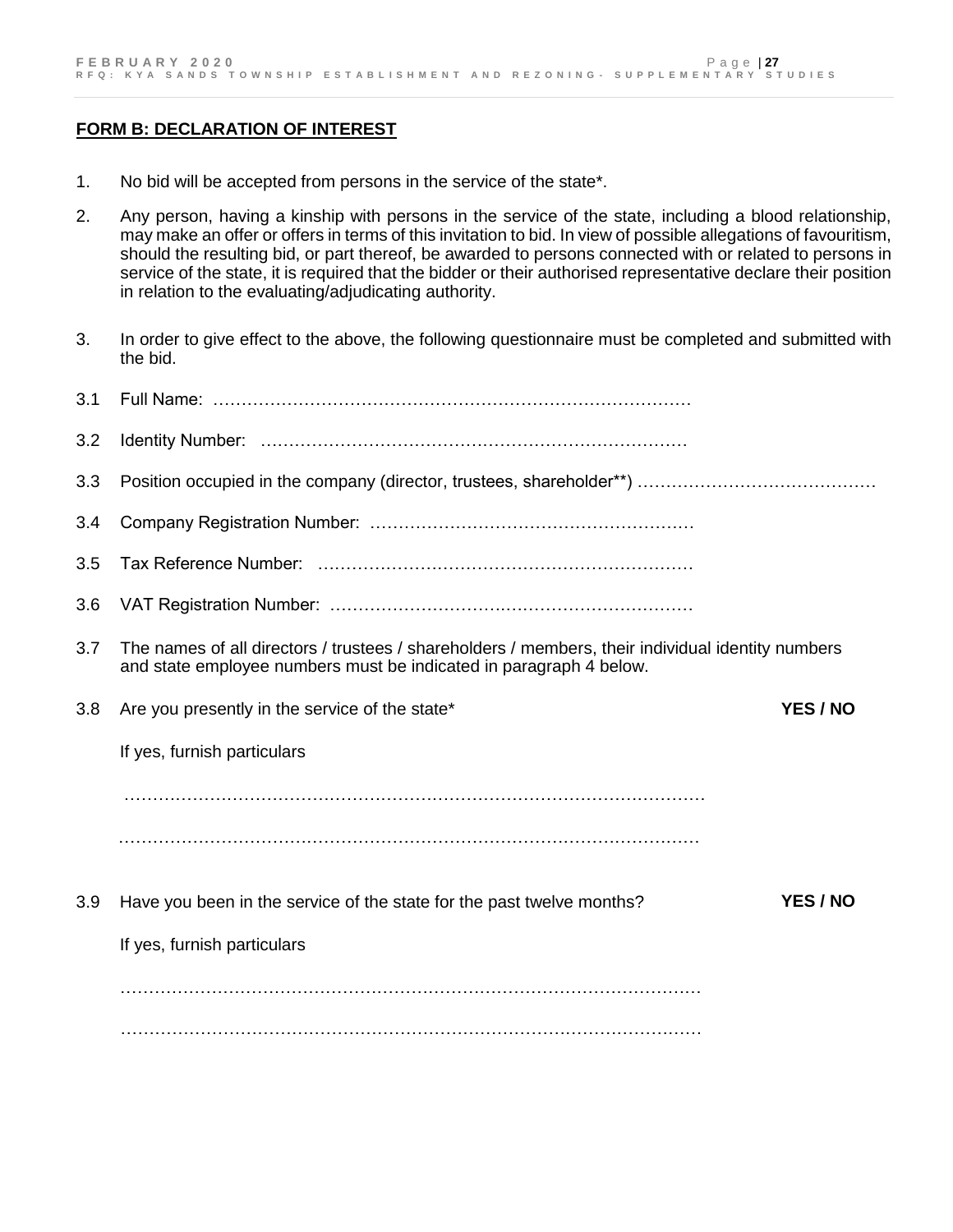3.10 Do you, have any relationship (family, friend, other) with persons in the service of the state and who may be involved with the evaluation and or adjudication of this bid? **YES / NO**

If yes, furnish particulars  $\mathcal{L}^{\text{max}}_{\text{max}}$ ………………………………………………………………………………………… 3.11 Are you, aware of any relationship (family, friend, other) between any other bidder and any persons in the service of the state who may be involved with the evaluation and or adjudication of this bid?  **YES / NO** If yes, furnish particulars ………………………………………………………………………………………… ………………………………………………………………………………………… 3.12 Are any of the company's directors, trustees, managers, principle shareholders or stakeholders in service of the state? **YES / NO** If yes, furnish particulars  $\mathcal{L}^{\text{max}}_{\text{max}}$ ………………………………………………………………………………………… 3.13 Are any spouse, child or parent of the company's directors, trustees, managers, principle shareholders or stakeholders in service of the state? **YES / NO** If yes, furnish particulars  $\mathcal{L}^{\text{max}}_{\text{max}}$ ………………………………………………………………………………………… 3.14 Do you or any of the directors, trustees, managers, principle shareholders or stakeholders of this company have any interest in any other related companies or businesses whether or not they are bidding for this contract? If yes, furnish particulars **YES / NO**  $\mathcal{L}^{\text{max}}_{\text{max}}$ ………………………………………………………………………………………… Full details of directors / trustees / members / shareholders.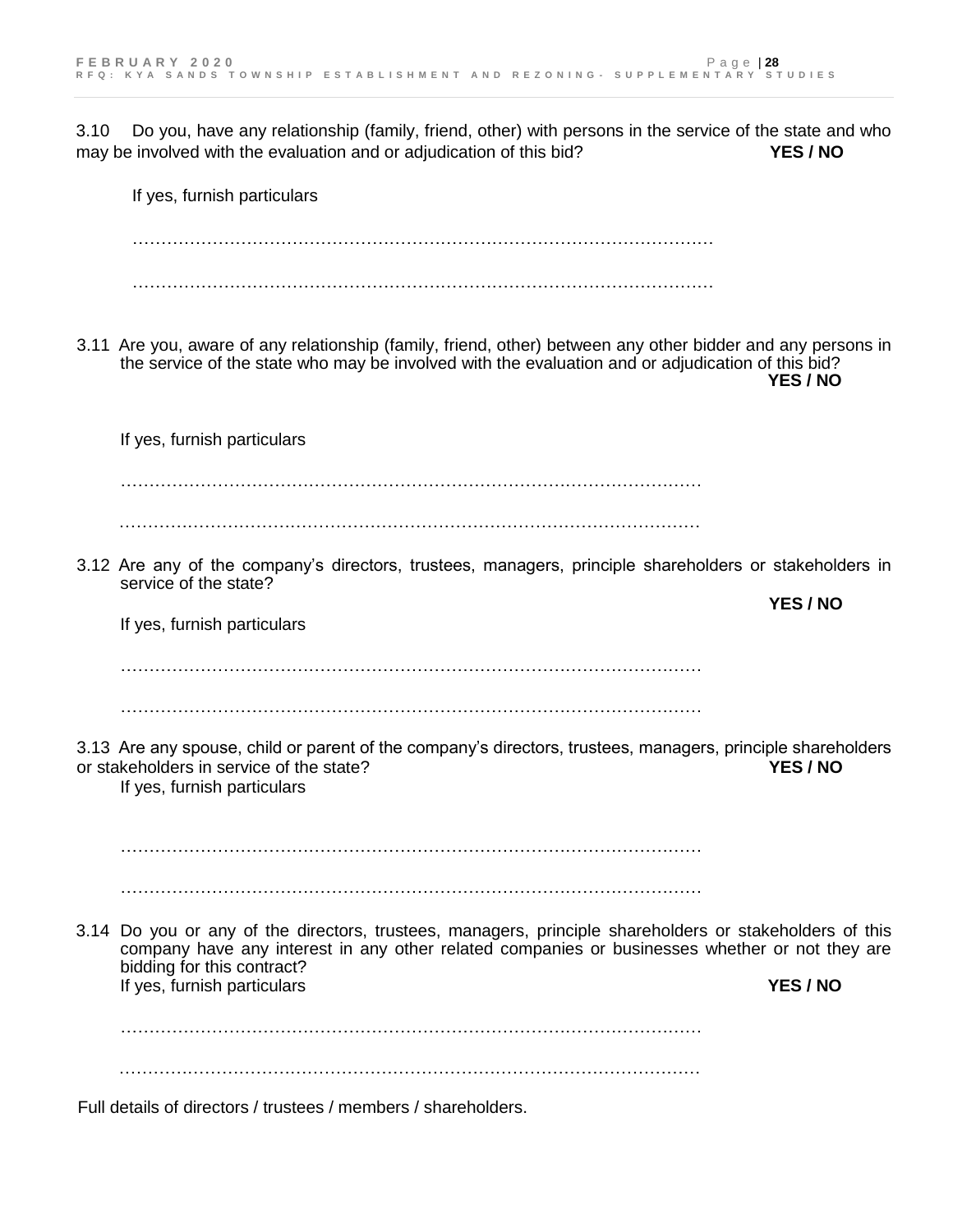|                  |                              | <b>STATE</b> | <b>EMPLOYEE</b> |
|------------------|------------------------------|--------------|-----------------|
| <b>FULL NAME</b> | <b>IDENTITY NUMBERNUMBER</b> |              |                 |
|                  |                              |              |                 |
|                  |                              |              |                 |
|                  |                              |              |                 |
|                  |                              |              |                 |
|                  |                              |              |                 |
|                  |                              |              |                 |

#### **CERTIFICATION**

### **I, THE UNDERSIGNED (FULL NAME**)

#### …………………………………………………………………...……………………

#### **CERTIFY THAT THE INFORMATION FURNISHED ON THIS DECLARATION FORM IS TRUE AND CORRECT.**

### **I ACCEPT THAT, IN ADDITION TO CANCELLATION OF A CONTRACT, ACTION MAY BE TAKEN AGAINST ME SHOULD THIS DECLARATION PROVE TO BE FALSE.**

| Signature      | Position |
|----------------|----------|
|                |          |
| Name of Bidder | Date     |

- MSCM Regulations: "in the service of the state" means to be  $-$ 
	- $(a)$ a member of  $-$ 
		- (i) any municipal council;
		- (ii) any provincial legislature; or
		- (iii) the national Assembly or the national Council of provinces;
	- (b)a member of the board of directors of any municipal entity;
	- (c)an official of any municipality or municipal entity;
	- (d)an employee of any national or provincial department, national or provincial public entity or constitutional institution within the meaning of the Public Finance Management Act, 1999 (Act No.1 of 1999);
	- (e)a member of the accounting authority of any national or provincial public entity; or
	- (f) an employee of Parliament or a provincial legislature.
- \*\* "Stakeholder' means a person who owns shares in the company and is actively involved in the management of the company or business and exercises control over the company.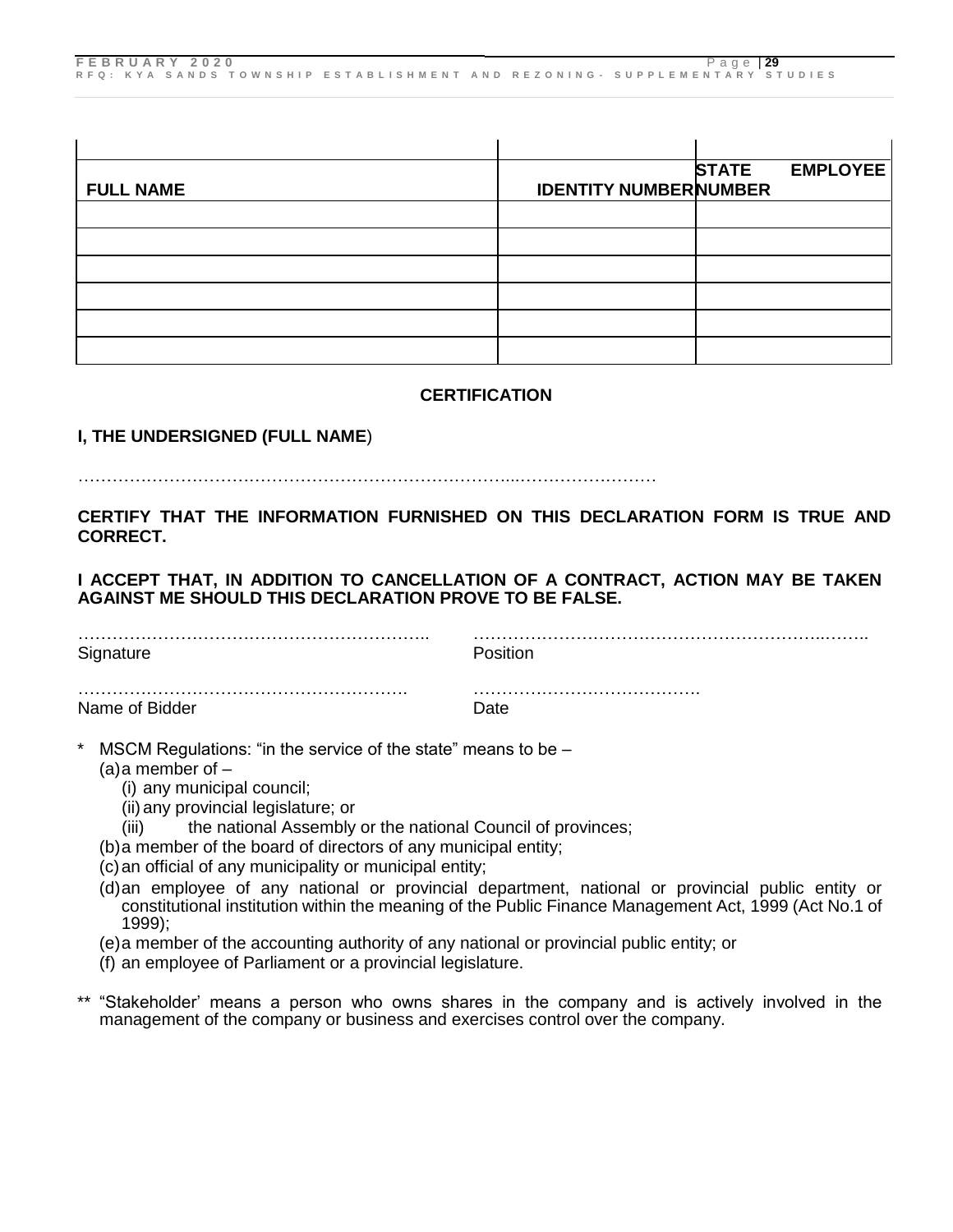# **FORM C: DECLARATION OF BIDDER'S PAST SUPPLY CHAIN MANAGEMENT PRACTICES**

- 1 This Municipal Bidding Document must form part of all bids invited.
- 2 It serves as a declaration to be used by municipalities and municipal entities in ensuring that when goods and services are being procured, all reasonable steps are taken to combat the abuse of the supply chain management system.
- 3 The bid of any bidder may be rejected if that bidder, or any of its directors have:
	- a. abused the municipality's / municipal entity's supply chain management system or committed any improper conduct in relation to such system;
	- b. been convicted for fraud or corruption during the past five years;
	- c. willfully neglected, reneged on or failed to comply with any government, municipal or other public sector contract during the past five years; or
	- d. been listed in the Register for Tender Defaulters in terms of section 29 of the Prevention and Combating of Corrupt Activities Act (No 12 of 2004).
- 4 In order to give effect to the above, the following questionnaire must be completed and submitted with the bid.

| Item  | Question                                                                                                                                                                                                                                                                                                                                                                                                                                                             | Yes | <b>No</b> |
|-------|----------------------------------------------------------------------------------------------------------------------------------------------------------------------------------------------------------------------------------------------------------------------------------------------------------------------------------------------------------------------------------------------------------------------------------------------------------------------|-----|-----------|
| 4.1   | Is the bidder or any of its directors listed on the National Treasury's<br>database<br>as a company or person prohibited from doing business with the public<br>sector?<br>(Companies or persons who are listed on this database were<br>informed in<br>writing of this restriction by the National Treasury after the<br>Audi alter ampartem rule was applied).                                                                                                     | Yes | No.       |
| 4.1.1 | If so, furnish particulars:                                                                                                                                                                                                                                                                                                                                                                                                                                          |     |           |
| 4.2   | Is the bidder or any of its directors listed on the Register for Tender<br><b>Defaulters</b><br>in terms of section 29 of the Prevention and Combating of Corrupt<br>Activities<br>Act (No 12 of 2004)?<br>(To access this Register enter the National Treasury's website,<br>www.treasury.gov.za, click on the icon "Register for Tender<br>Defaulters"<br>or submit your written request for a hard copy of the Register<br>to<br>facsimile number (012) 3265445). | Yes | <b>No</b> |
| 4.2.1 | If so, furnish particulars:                                                                                                                                                                                                                                                                                                                                                                                                                                          |     |           |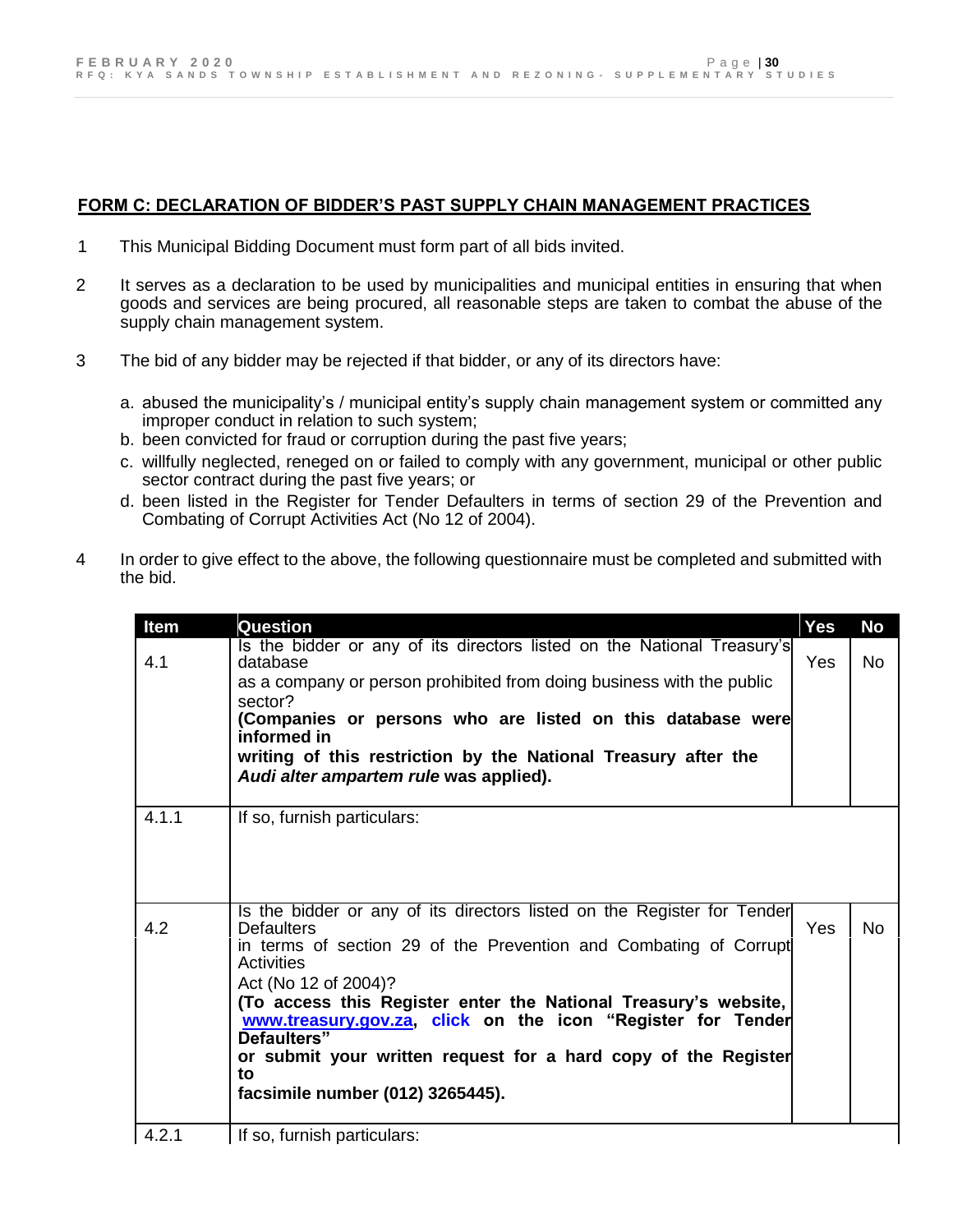| $\overline{4.3}$ | Was the bidder or any of its directors convicted by a court of law (including)<br>a<br>court of law outside the Republic of South Africa) for fraud or corruption     | Yes          | $\overline{No}$ |
|------------------|-----------------------------------------------------------------------------------------------------------------------------------------------------------------------|--------------|-----------------|
|                  | during<br>the past five years?                                                                                                                                        | $\mathsf{I}$ |                 |
|                  | If so, furnish particulars:                                                                                                                                           |              |                 |
| 4.3.1            | Does the bidder or any of its directors owe any municipal rates and taxes                                                                                             |              |                 |
| 4.4              | or<br>municipal charges to the municipality / municipal entity, or to any other<br>municipality / municipal entity, that is in arrears for more than three<br>months? | Yes          | <b>No</b>       |
| 4.4.1            | If so, furnish particulars:                                                                                                                                           |              |                 |
| 4.5              | Was any contract between the bidder and the municipality / municipal<br>entity or                                                                                     | Yes          | <b>No</b>       |
|                  | any other organ of state terminated during the past five years on account<br>οf<br>failure to perform on or comply with the contract?                                 |              |                 |
| 4.5.1            | If so, furnish particulars:                                                                                                                                           |              |                 |

### **CERTIFICATION**

### **I, THE UNDERSIGNED (FULL NAME**)

…………………………………………………………………...……………………

#### **CERTIFY THAT THE INFORMATION FURNISHED ON THIS DECLARATION FORM IS TRUE AND CORRECT. I ACCEPT THAT, IN ADDITION TO CANCELLATION OF A CONTRACT, ACTION MAY BE TAKEN AGAINST ME SHOULD THIS DECLARATION PROVE TO BE FALSE.**

| Signature      | Position |
|----------------|----------|
|                |          |
| Name of Bidder | הR ה     |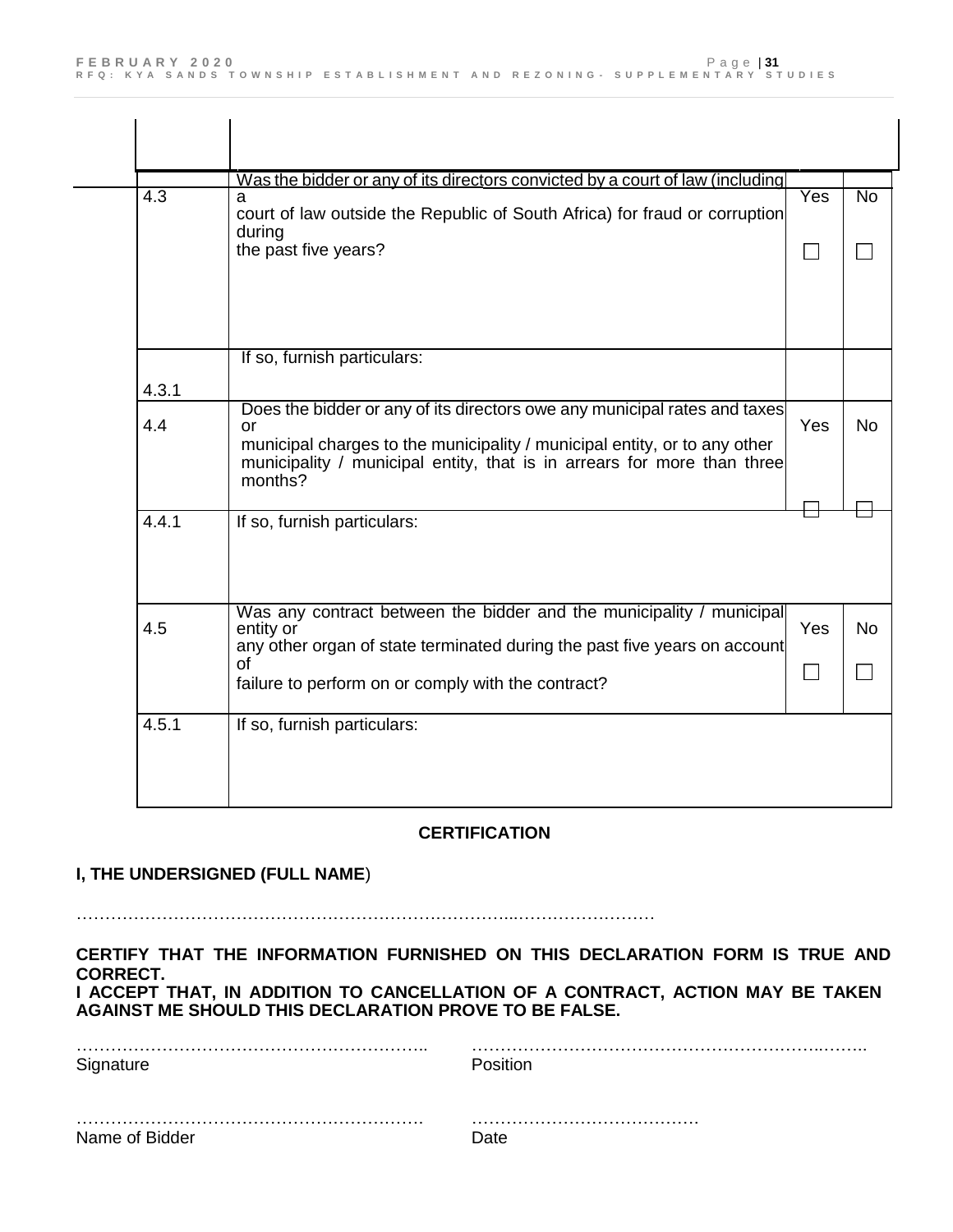### **FORM D : PARTICULARS OF CONTRACTS AWARDED \*\*\* DURING THE LAST 5 YEARS**

 $\mathcal{L}(\mathcal{L}(\mathcal{L}))$  and  $\mathcal{L}(\mathcal{L}(\mathcal{L}))$  and  $\mathcal{L}(\mathcal{L}(\mathcal{L}))$  . Then  $\mathcal{L}(\mathcal{L}(\mathcal{L}))$ 

(In the event of insufficient space, kindly attach documentation)

 $\mathcal{L}^{\mathcal{L}}(\mathcal{L}^{\mathcal{L}})$  and  $\mathcal{L}^{\mathcal{L}}(\mathcal{L}^{\mathcal{L}})$  and  $\mathcal{L}^{\mathcal{L}}(\mathcal{L}^{\mathcal{L}})$ 

| <b>EMPLOYER</b> | <b>MANAGEMENT</b> | <b>NATURE OF WORK</b> | <b>VALUE OF</b> | <b>YEAR</b>      |
|-----------------|-------------------|-----------------------|-----------------|------------------|
|                 | <b>CONSULTING</b> |                       | <b>WORK</b>     | <b>COMPLETED</b> |
|                 |                   |                       |                 |                  |
|                 |                   |                       |                 |                  |
|                 |                   |                       |                 |                  |
|                 |                   |                       |                 |                  |
|                 |                   |                       |                 |                  |
|                 |                   |                       |                 |                  |
|                 |                   |                       |                 |                  |
|                 |                   |                       |                 |                  |
|                 |                   |                       |                 |                  |
|                 |                   |                       |                 |                  |
|                 |                   |                       |                 |                  |
|                 |                   |                       |                 |                  |
|                 |                   |                       |                 |                  |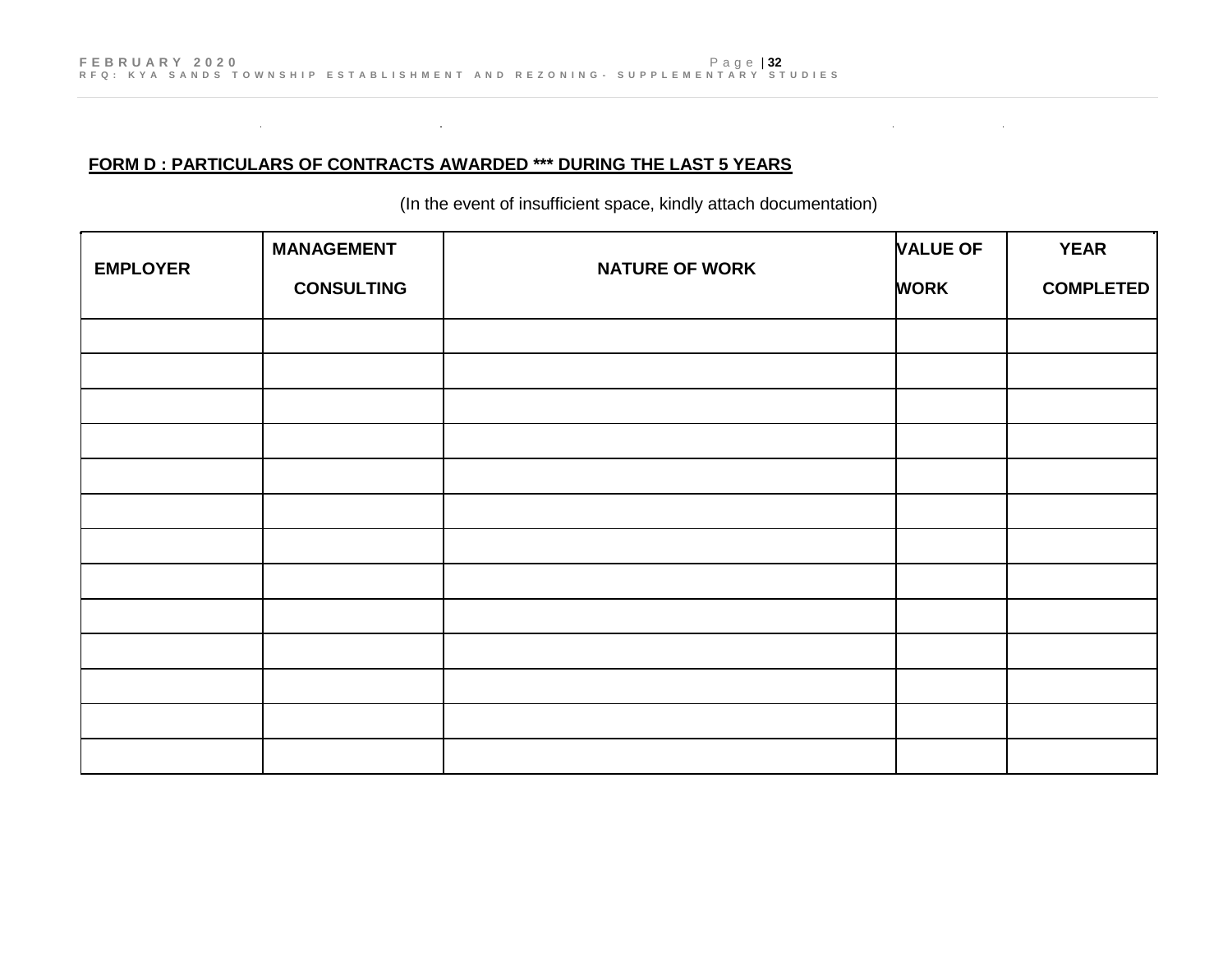#### \*\*\* **Organ of State means-**

- a) a national or provincial department:  $\Box$
- b) a municipality;  $\Box$
- c) a constitutional institution defined in the Public Finance Management Act, 1999 (Act No. 1 of 1999);  $\Box$
- $\Box$ d) Parliament;
- e) a provincial legislature;  $\Box$

……………………………………………………..

 $\Box$ f) any other institution or category of institutions included in the definition of "organ of state" in section 239 of the Constitution and recognised by the [Minister](javascript:void(0);) by notice in the *Government Gazette* as an institution or category of institutions to which [this Act](javascript:void(0);) applies

….. Signature **Position** *(of person authorised to sign on behalf of the organisation)*

……………………………………………………. …………………………………. Name of Bidder **Date** Date of Bidder **Date of Bidder** Date of Bidder **Date of Bidder Date of Bidder Date of Bidder** 

.……………………………………………………..…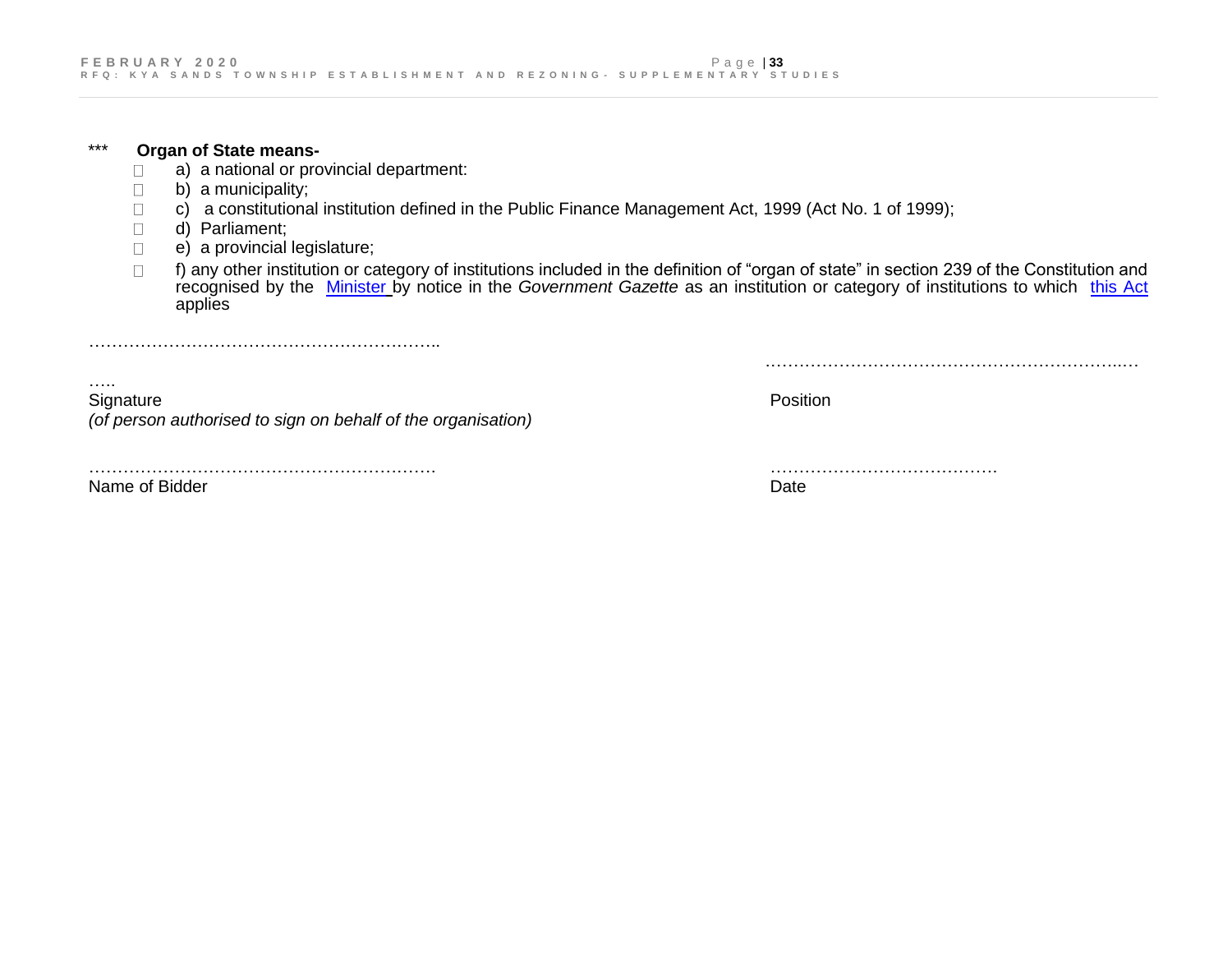#### **FORM E: CERTIFICATE OF INDEPENDENT BID DETERMINATION**

I, the undersigned, in submitting the accompanying bid:

### *TOWNSHIP ESTABLISHMENTAND REZONING APPLICATION SUPPLEMENTARY STUDIES*

*in* response to the invitation for the bid made by:

*Johannesburg Development Agency*

do hereby make the following statements that I certify to be true and complete in every respect:

I certify, on behalf of:

(Name of Bidder)

\_\_\_\_\_\_\_\_\_\_\_\_\_\_\_\_\_\_\_\_\_\_\_\_\_\_\_\_\_\_\_\_\_\_\_\_\_\_\_\_\_\_\_\_\_\_\_\_\_\_\_\_\_\_\_\_\_\_\_\_\_\_\_\_\_\_\_\_\_\_\_\_\_\_\_\_\_\_\_\_\_that:

- 1. I have read and I understand the contents of this Certificate;
- 2. I understand that the accompanying bid will be disqualified if this Certificate is found not to be true and complete in every respect;
- 3. I am authorized by the bidder to sign this Certificate, and to submit the accompanying bid, on behalf of the bidder;
- 4. Each person whose signature appears on the accompanying bid has been authorized by the bidder to determine the terms of, and to sign, the bid, on behalf of the bidder;
- 5. For the purposes of this Certificate and the accompanying bid, I understand that the word "competitor" shall include any individual or organization, other than the bidder, whether or not affiliated with the bidder, who:
	- (a) has been requested to submit a bid in response to this bid invitation;
	- (b) could potentially submit a bid in response to this bid invitation, based on their qualifications, abilities or experience; and
	- (c) provides the same goods and services as the bidder and/or is in the same line of business as the bidder
- 6. The bidder has arrived at the accompanying bid independently from, and without consultation, communication, agreement or arrangement with any competitor. However communication between partners in a joint venture or consortium will not be construed as collusive bidding.
- 7. In particular, without limiting the generality of paragraph 6 above, there has been no consultation, communication, agreement or arrangement with any competitor regarding:
	- (a) prices;
	- (b) geographical area where product or service will be rendered (market allocation);
	- (c) methods, factors or formulas used to calculate prices;
	- (d) the intention or decision to submit or not to submit a bid;
	- (e) the submission of a bid which does not meet the specifications and conditions of the bid; or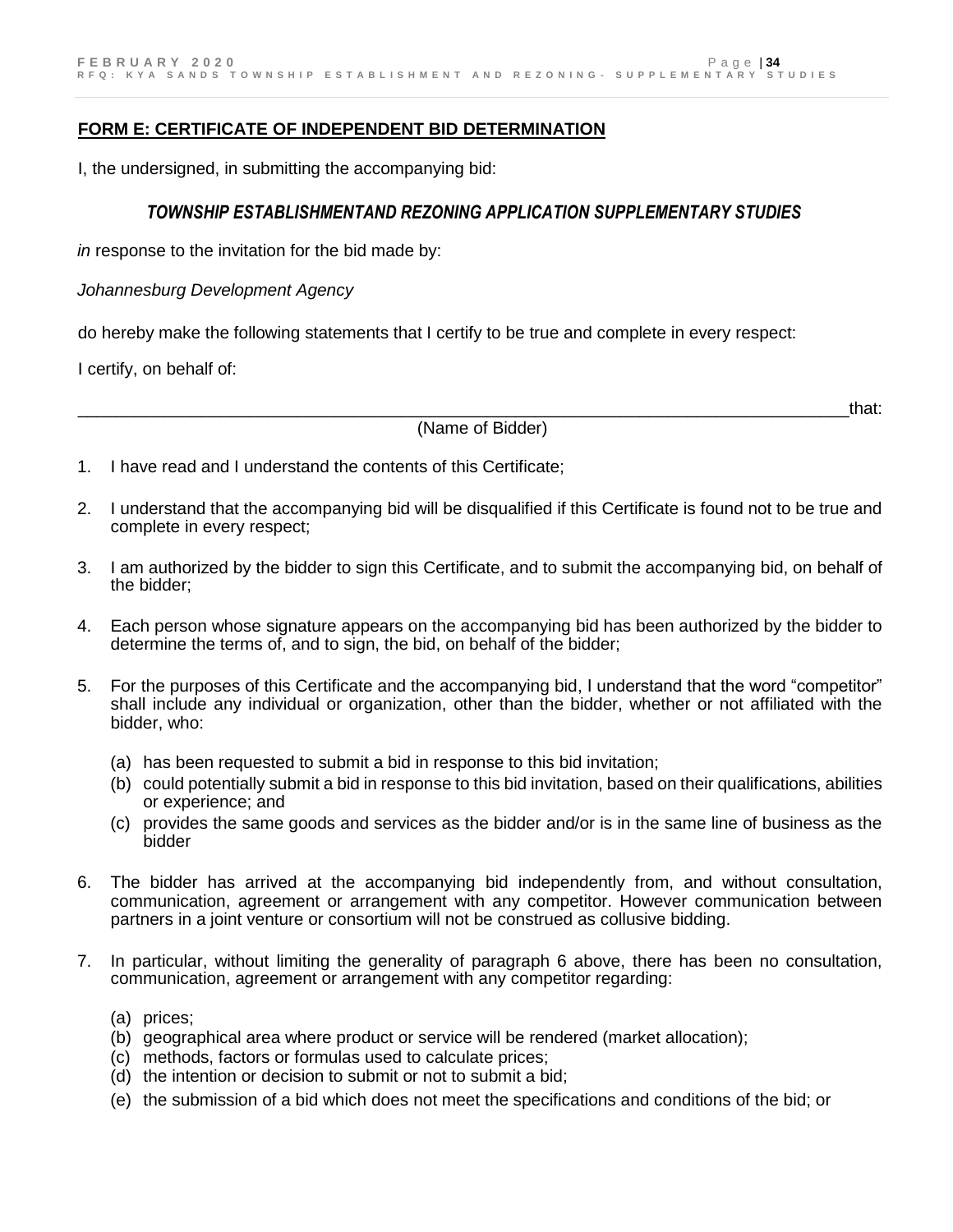- (f) bidding with the intention not to win the bid.
- 8. In addition, there have been no consultations, communications, agreements or arrangements with any competitor regarding the quality, quantity, specifications and conditions or delivery particulars of the products or services to which this bid invitation relates.
- 9. The terms of the accompanying bid have not been, and will not be, disclosed by the bidder, directly or indirectly, to any competitor, prior to the date and time of the official bid opening or of the awarding of the contract.
- 10. I am aware that, in addition and without prejudice to any other remedy provided to combat any restrictive practices related to bids and contracts, bids that are suspicious will be reported to the Competition Commission for investigation and possible imposition of administrative penalties in terms of section 59 of the Competition Act No. 89 of 1998 and or may be reported to the National Prosecuting Authority (NPA) for criminal investigation and or may be restricted from conducting business with the public sector for a period not exceeding ten (10) years in terms of the Prevention and Combating of Corrupt Activities Act No. 12 of 2004 or any other applicable legislation.

| Signature      | Position |
|----------------|----------|
|                |          |
| Name of Bidder | Date     |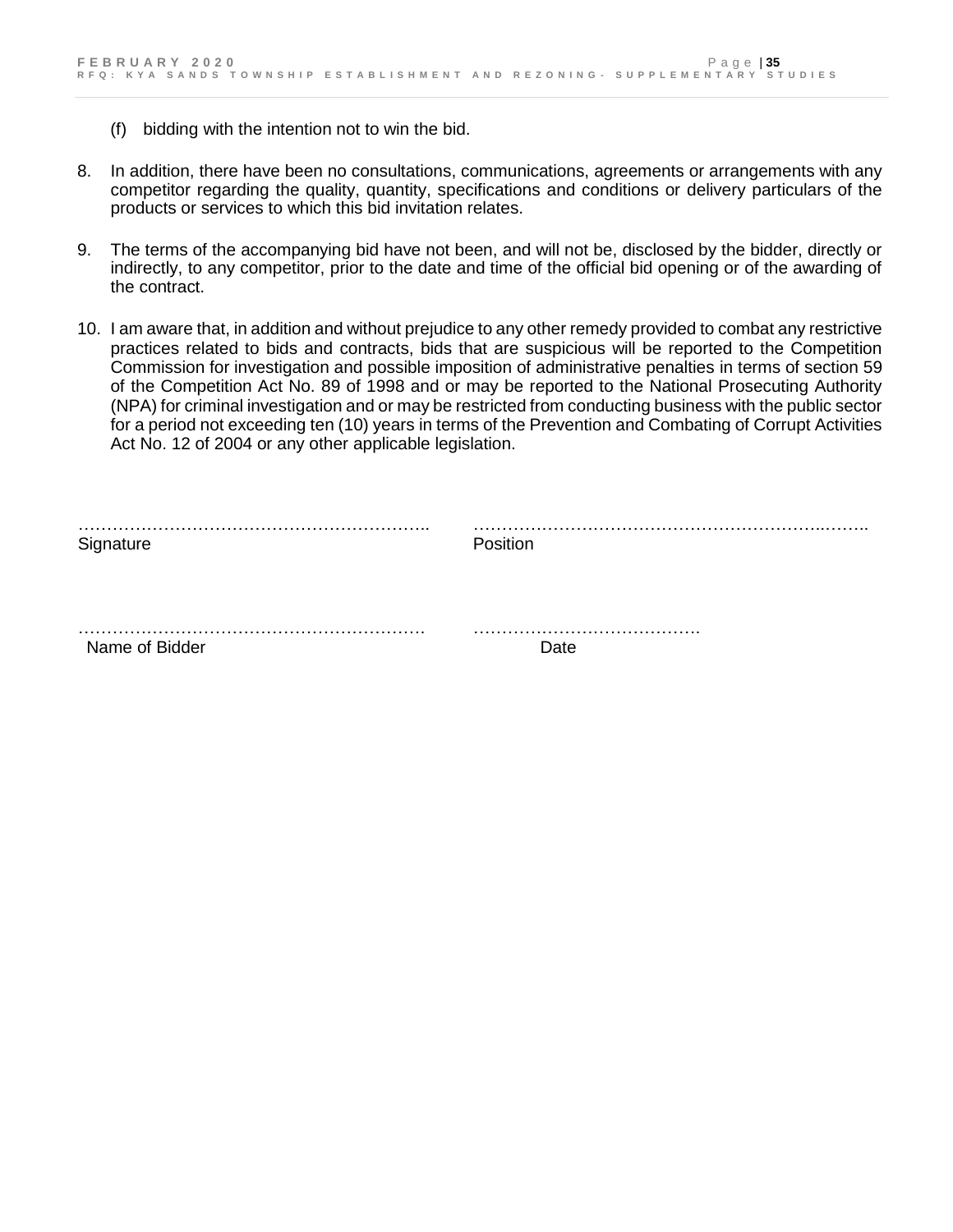#### **ANNEXURE F: DECLARATION ON STATE OF MUNICIPAL ACCOUNTS**

- A Any bid will be rejected if: Any municipal rates and taxes or municipal service charges owed by the bidder or any of the directors to the municipality or a municipal entity, or to any other municipality or municipal entity, are in arrears for more than three months. B Bid Information i. Name of bidder: ……………………………………………………………………………………..…. ii. Registration Number: ……………………………………………………………………………….…… iii. Municipality where business is situated …………………………………………………………….….… iv. Municipal account number for rates: …………………………………………………………………..…. v. Municipal account number for water and electricity: …………………………………………………………………………… vi. Names of all directors, their ID numbers and municipal account number. 1. . The contract of the contract of the contract of the contract of the contract of the contract of the contract of the contract of the contract of the contract of the contract of the contract of the contract of the contrac 2. ……………………………………………………………………………………………………………. 3. ……………………………………………………………………………………………………………. 4. ……………………………………………………………………………………………………………. 5.  $\mathcal{L}^{\text{max}}_{\text{max}}$
- C Documents to be attached.
	- i. A copy of municipal account mentioned in B (iv) & (v) (Not older than 3 months)
	- ii. A copy of municipal accounts of all directors mentioned in B(vi) (Not older than 3 months)
	- iii. Proof of directors